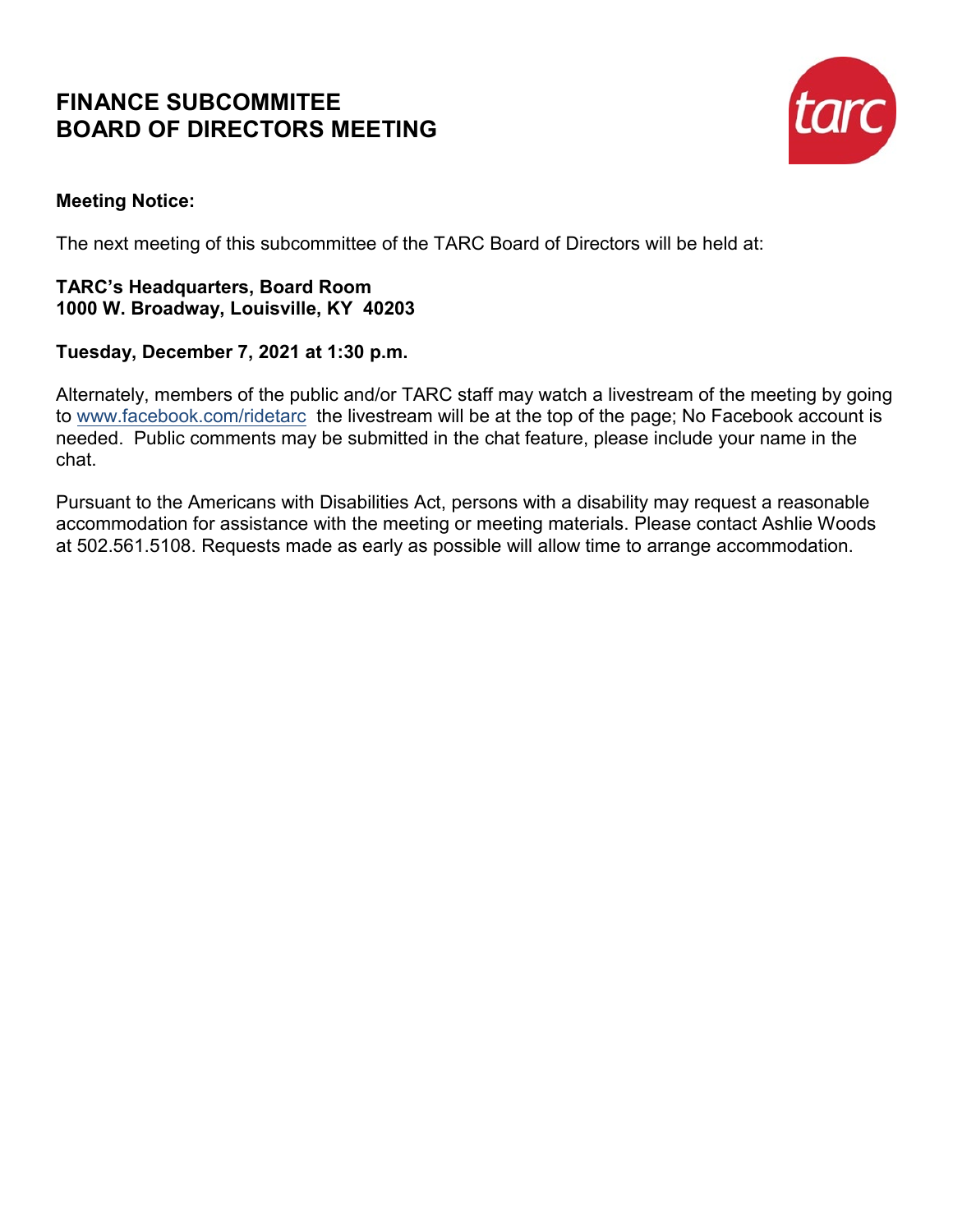### **FINANCE SUBCOMMITEE BOARD OF DIRECTORS MEETING**

## **Agenda**

| Τ.   | <b>Quorum Call/Call to Order</b>                                                                                                                                                                     | Carla Dearing        | 1:30          |
|------|------------------------------------------------------------------------------------------------------------------------------------------------------------------------------------------------------|----------------------|---------------|
| Ш.   | <b>Staff Reports and Presentations</b><br>a. Financial Statements                                                                                                                                    | <b>Tonya Carter</b>  | $1:35 - 1:50$ |
| III. | Resolutions / Action Items / For Board meeting<br>Resolution 2021- 51<br>a.<br><b>Financial Management Policy</b><br>b. Procurement Overview and CY 2022 Calendar<br>(Presentation at Board meeting) | <b>Carrie Butler</b> | $1:50 - 2:05$ |
| IV.  | Proposed Agenda Items/Next Meeting Date                                                                                                                                                              | <b>Carrie Butler</b> | 2:05          |
| V.   | Adjournment                                                                                                                                                                                          |                      | 2:15          |

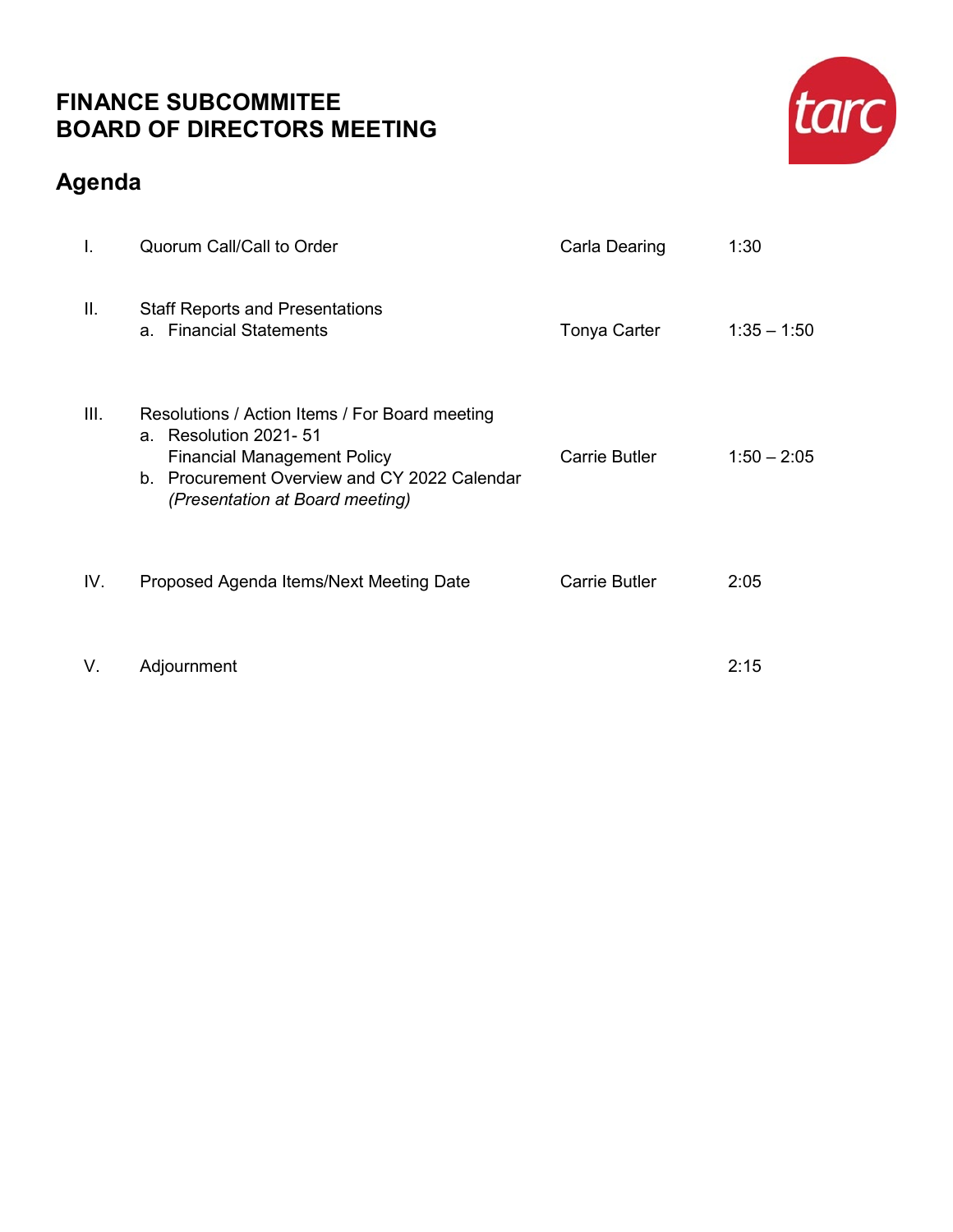### **TARC FINANCE SUBCOMMITTEE MEETING**



### **November 2021 Finance Subcommittee Meeting Minutes**

The Finance Subcommittee of Transit Authority of River City (TARC) met on Tuesday, November 9, 2021 at 1:30 P.M. in person at TARC's headquarters, 1000 West Broadway in the Board Room.

### **Members Present**

John Launius Carla Dearing Gary Dryden - Virtual

### **Call to Order**

John Launius called the meeting to order at 1:32 p.m.

### **Financial Reports**

Presented By: Tonya Carter

September Financial Summary. See Financials in packet.

### **Board Resolutions**

### **Resolution 2021-37 Recognition of Board Member Mary Morrow**

Presented by: Randy Frantz

A resolution recognizing Mary Morrow for her contributions and service as a member of the TARC Board of Directors and service as Board Chair.

### **Resolution 2021-38 Recognition of Board Member J.C. Stites**

Presented by: Randy Frantz

A resolution recognizing J.C. Stites for his dedication and service in providing pivotal guidance and thoughtful direction through many successful years of operations for the Transit Authority of River City.

### **Resolution 2021-43 Management Consulting Services**

Presented by: Randy Frantz

A Resolution authorizing the Executive Director to enter into a contract for an Initial Term of one (1) year and an option of two (2) one-year terms with Trans Pro Consulting for Management Consulting Professional Services with Indefinite Delivery Indefinite Quantity Services (IDIQ) for a not-to-exceed amount of \$236,248.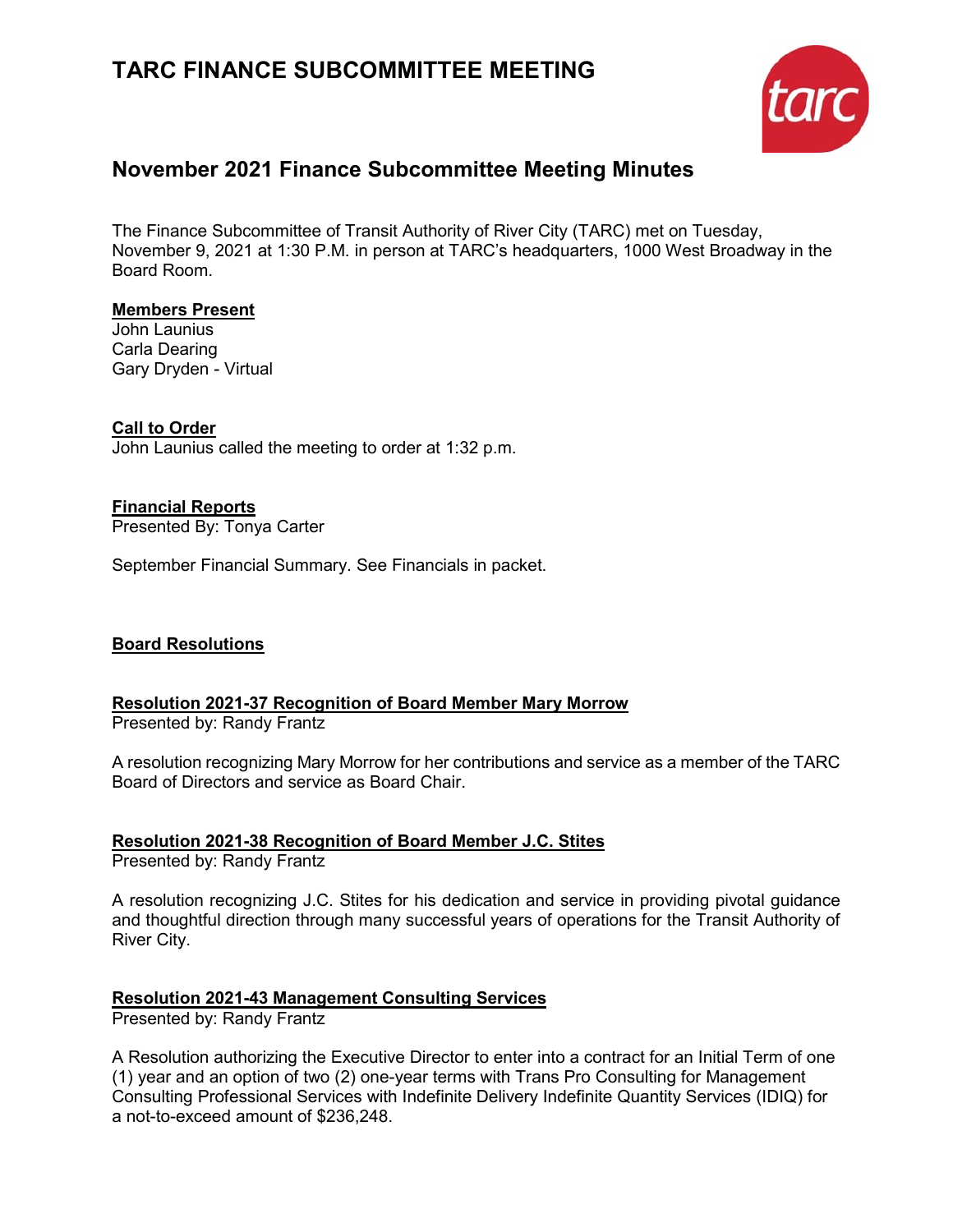### **TARC FINANCE SUBCOMMITTEE MEETING**



### **Resolution 2021-48 Jeffersonville Bus Stop Improvement**

Presented by: Geoffrey Hobin

A Resolution authorizing the Executive Director to enter into an agreement with MAC Construction & Excavating for sidewalk and bus stop improvements at Eastern Boulevard and Spring Street in City of Jeffersonville, Indiana at a not to exceed amount of \$371,222.50.

### **Resolution 2021- 49 Transfer of Surplus Fareboxes**

Presented by: Geoffrey Hobin

A Resolution authorizing the Executive Director to transfer seven (7) fare boxes manufactured by LECIP, Inc. to the Rogue Valley Transportation District (RVTD).

#### **Resolution 2021-50 FY2022 Board and Committee Meeting Calendar** Presented by: Randy Frantz

A Resolution authorizing the Executive Director to proceed with using the above dates and times for all Board and Committee meetings.

### **Proposed Agenda Items/Next Meeting Dates**

- 12/07/21 Finance Committee Meeting
- 12/08/21 Human Resources Committee Meeting
- $\bullet$  12/14/21 Board Meeting

Meeting Adjourned at 2:15 p.m.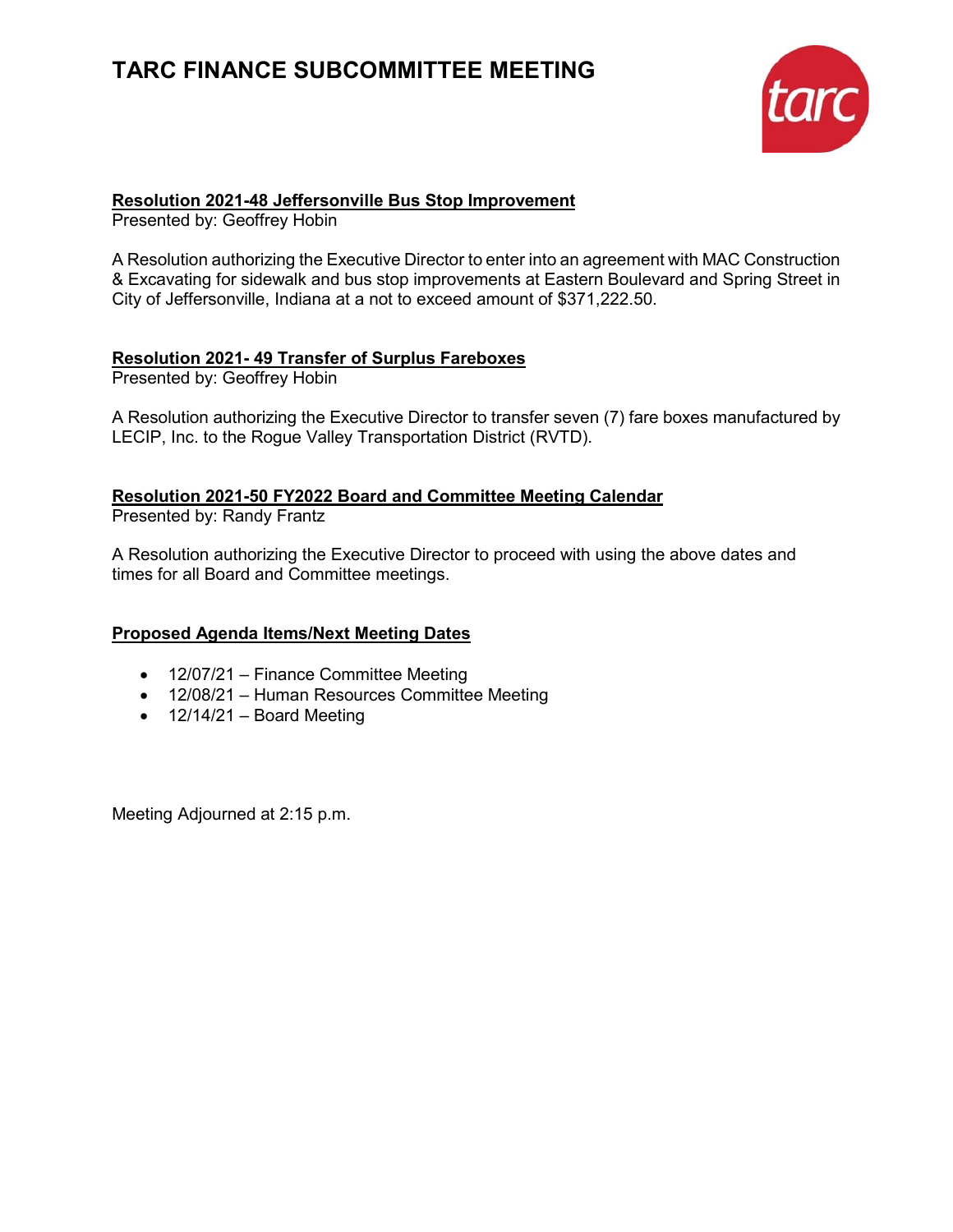

### **Current Month Revenues Compared to Budget**

Total Operating Revenues are under budget \$152,051 (pg. 2, line 9) mainly due to Passenger Fares, Paratransit Fares and Special Fares being under budget. Total Non-Operating Revenues (Subsidies) are under budget \$331,138 (pg. 2, line16) mainly due to applying less MTTF funds due to operating expenses being under budget. Total Capital Contributions are over budget \$5,174,273 (pg. 2, line 25) due to accruing new bus purchases. Total Revenues with Capital are over budget \$4,691,084 (pg. 2, line27) mainly due to total Capital Contributions being over budget for the current month.

### **Current Month Expenses Compared to Budget**

Total Operating Expenses are under budget \$810,297 (pg. 2, line 41) mainly due to Direct Labor, Fringe & Benefits, Materials, Casualty & Liability and Purchase Transportation being under budget. Total Capital Expenses are over budget \$38,609 (pg. 2, line 48) compared to budget. Total Expenses with Capital are under budget \$771,688 (pg. 2, line 50) due to Operating Expenses being under budget.

### **Current Month Actual Summary**

Total Operating Revenues are \$581,619 (pg. 2, line 9) and Total Operating Expenses are \$7,398,935 (pg. 2, line 41) bringing the net to an unfavorable balance of \$6,817,316 before Subsidies are applied. After applying Subsidies of \$7,144,424 (pg. 2, line 16) there is a favorable balanced of \$327,108 (pg. 2, line 53) for the current month before Capital Contributions and Capital Expenses are applied.

### **YTD Revenues Compared to Budget**

Total Operating Revenues are under budget \$392,534 (pg. 2 line 9) mainly due to Passenger Fares, Purchased Transportation fares and Special fares being under budget but off set by Other Agency Revenues being over budget. Total Non-Operating Revenues (Subsidies) are under budget \$2,958,870 (pg. 2, line 16) mainly due to applying less Federal Reimbursement Funds-FTA due to operating expenses being under budget. Total Capital Contributions are over budget \$93,675 (pg. 2, line 25) mainly due to timing of state match on new bus purchases in the current month. Total Revenues with Capital are under budget \$3,257,729 (pg. 2, line 27) mainly due to applying less subsidies because operating expenses are under budget.

### **YTD Expenses Compared to Budget**

Total Operating Expenses are under budget \$3,351,405 (pg. 2, line 41) mainly due to Direct Labor, Fringe & Benefits, Materials, and Purchased Transportation being under budget. Total Capital Expenses are over budget \$231,300 (pg. 2, line 48) compared to budget. Total Expenses with Capital are under budget \$3,120,105 (pg. 2, line 50) due to Operating Expenses being under budget and Depreciation expenses being over budget.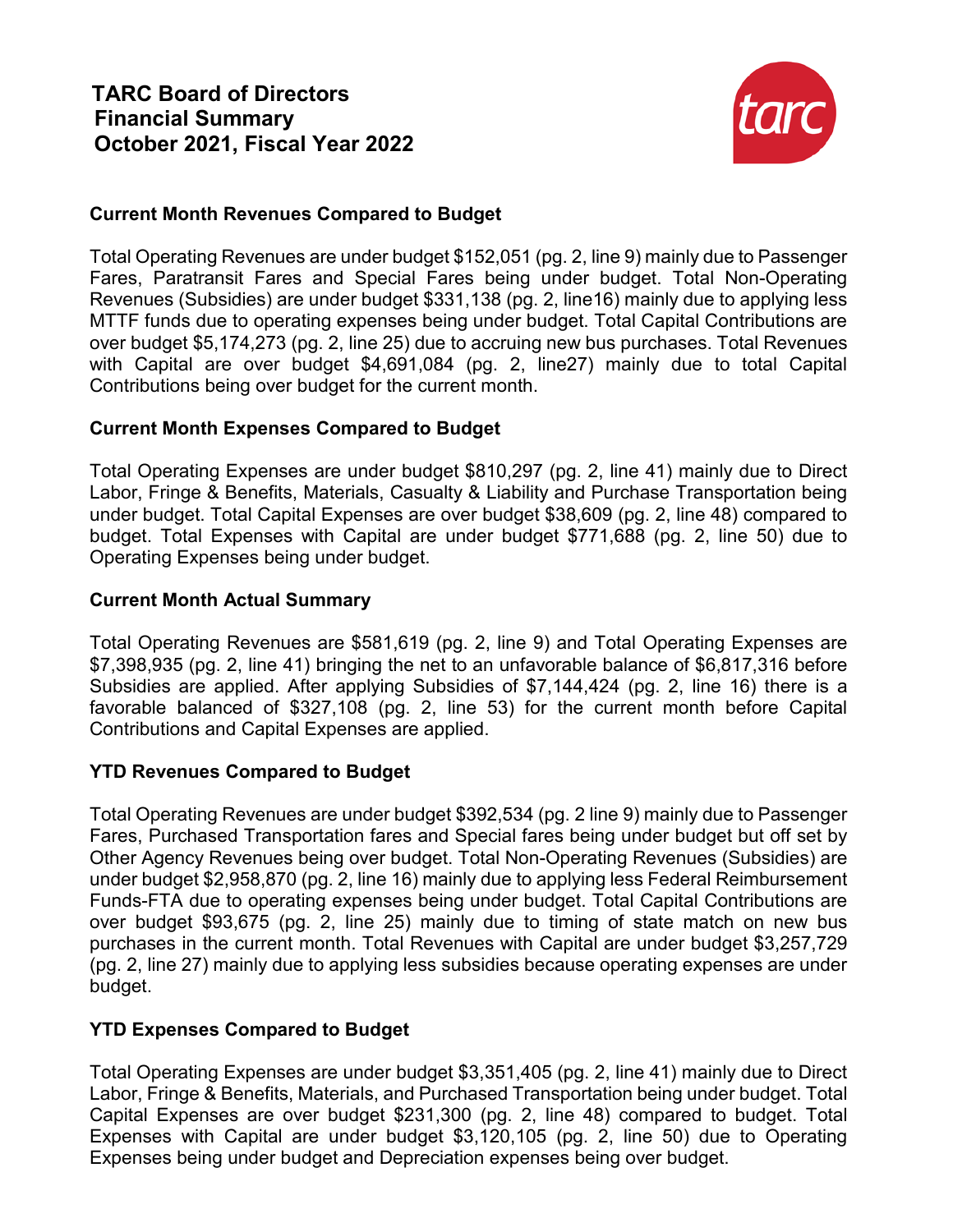### **YTD Actual Summary**

Total Operating Revenues are \$2,567,742 (pg. 2, line 9) and Total Operating Expenses are \$28,859,439 (pg. 2, line 41) bringing the net to an unfavorable balance of \$26,291,698 before Subsidies are applied. After applying Subsidies \$26,291,698 (pg. 2, line 16) the net is balanced for year-to-date before Capital Contributions and Capital Expenses are applied. This can also be seen on page 7 in your Financial Statement packet.

### **Operating Summary**

Overall after applying the Subsidies the unfavorable balance for the year-to-date on the Statement of Revenues – Expenses is balanced before applying the MTTF Revenue receipts. October budgeted MTTF receipts for revenue deposits is over budget \$1,798,016 (pg. 8) year-to-date. We currently have a favorable balance before capital year-to-date of \$1,798,017 (pg. 7) due to the MTTF revenue deposits being over budget. MTTF Net Profit Fees are down \$1,361,808 (pg. 8) and Employee Withholdings are up \$1,054,481 (pg. 8) year-to-date compared to last year.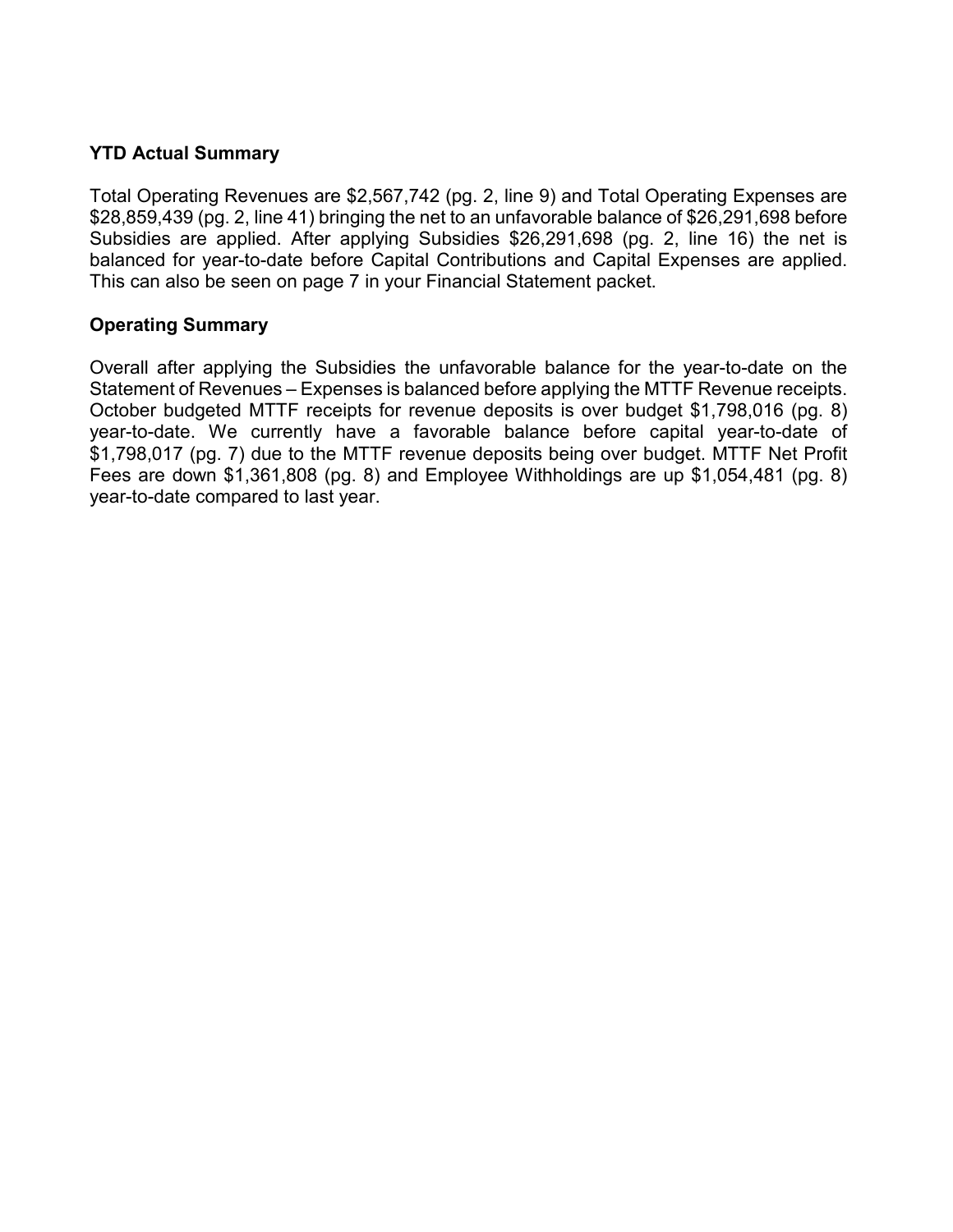#### **October 2021, Fiscal Year 2022**



|                 |                                                |                                    |             | <b>Current Month</b> |                               | <b>Fiscal Year-to-date</b> |               |                               |                         |
|-----------------|------------------------------------------------|------------------------------------|-------------|----------------------|-------------------------------|----------------------------|---------------|-------------------------------|-------------------------|
|                 | <b>Description</b>                             | <b>FY22</b><br><b>Total Budget</b> | Actual      | <b>Budget</b>        | Over budget<br>(Under budget) | Actual                     | <b>Budget</b> | Over budget<br>(Under budget) | Percentage<br>Remaining |
|                 | <b>Revenues</b>                                |                                    |             |                      |                               |                            |               |                               |                         |
|                 | <b>Passenger Fares</b>                         | 4,757,097                          | 332,647     | 431,678              | (99, 031)                     | 1,477,885                  | 1,730,398     | (252, 513)                    | 68.93%                  |
|                 | <b>Paratransit Fares</b>                       | 805,500                            | 73,550      | 85,000               | (11, 450)                     | 294,511                    | 347,500       | (52, 989)                     | 63.44%                  |
|                 | Special Fare Revenues (UofL, UPS and etc)      | 1,796,605                          | 115,351     | 144,300              | (28, 949)                     | 484,481                    | 591,610       | (107, 129)                    | 73.03%                  |
|                 | <b>Comp Specials</b>                           | 150,000                            | 0           | 0                    | 0                             | 0                          | 0             | 0                             | 100.00%                 |
| 5               | <b>Advertising Revenue</b>                     | 624,000                            | 53,333      | 52,000               | 1,333                         | 213,334                    | 208,000       | 5,334                         | 65.81%                  |
|                 | <b>Other Agency Revenues</b>                   | 183,300                            | 6,738       | 15,275               | (8,537)                       | 85,055                     | 61,100        | 23,955                        | 53.60%                  |
|                 | <b>Total Recoveries-Insurance</b>              | 65,000                             | $\Omega$    | 5,417                | (5, 417)                      | 12,476                     | 21,668        | (9, 192)                      | 80.81%                  |
|                 | <b>Operating Revenues</b>                      | 8,381,502                          | 581,619     | 733,670              | (152, 051)                    | 2,567,742                  | 2,960,276     | (392, 534)                    | 69.36%                  |
| 10<br>11        | <b>MTTF Contributions- Federated</b>           | 50,865,563                         | 7,144,424   | 7,380,024            | (235, 600)                    | 18,255,383                 | 18,490,983    | (235,600)                     | 64.11%                  |
| 12              | <b>Local Government Funds - MTTF</b>           | 1,146,453                          | 0           | 95,538               | (95, 538)                     | 25,285                     | 382,152       | (356, 867)                    | 97.79%                  |
| 13              | Federal Reimbursement Funds - FTA              | 38,008,770                         | 0           | 0                    | <sup>0</sup>                  | 7,834,241                  | 10,096,125    | (2,261,884)                   | 79.39%                  |
| 14              | <b>State Government Funds</b>                  | 1,553,856                          | 0           | $\pmb{0}$            | 0                             | 176,789                    | 281,308       | (104, 519)                    | 88.62%                  |
| 15              |                                                |                                    |             |                      |                               |                            |               |                               |                         |
| 16<br>17        | <b>Total Non-Operating Revenues</b>            | 91,574,642                         | 7,144,424   | 7,475,562            | (331, 138)                    | 26,291,698                 | 29,250,568    | (2,958,870)                   | 71.29%                  |
| 18<br>19        | <b>Total Revenues Before Cap Contributions</b> | 99,956,144                         | 7,726,043   | 8,209,232            | (483, 189)                    | 28,859,439                 | 32,210,844    | (3, 351, 404)                 | 71.13%                  |
| $\overline{20}$ | Local Government Funds - MTTF, Cap             | 2,188,232                          | 41,141      | 190,251              | (149, 110)                    | 91,708                     | 461,745       | (370, 037)                    | 95.81%                  |
| <u>21</u>       | Federal Reimbursement Funds - FTA, Cap         | 22,218,487                         | 10,129,504  | 7,297,356            | 2,832,148                     | 12,305,534                 | 14,715,632    | (2,410,098)                   | 44.62%                  |
|                 | <b>State Goverenment Funds, Cap</b>            | 0                                  | 2,491,235   | $\pmb{0}$            | 2,491,235                     | 2,873,810                  | 0             | 2,873,810                     | 0.00%                   |
|                 | Other Agencies Revenue, Cap                    | 0                                  | $\mathbf 0$ | $\mathbf 0$          | 0                             | 0                          | $\mathbf 0$   | $\mathbf 0$                   | 0.00%                   |
|                 |                                                |                                    |             |                      |                               |                            |               |                               |                         |
| 25              | <b>Total Capital Contributions</b>             | 24,406,719                         | 12,661,880  | 7,487,607            | 5,174,273                     | 15,271,052                 | 15, 177, 377  | 93,675                        | 37.43%                  |
|                 | <b>Total Revenues</b>                          | 124,362,863                        | 20,387,923  | 15,696,839           | 4,691,084                     | 44,130,491                 | 47,388,221    | (3, 257, 729)                 | 64.51%                  |
| 28              |                                                |                                    |             |                      |                               |                            |               |                               |                         |
| 29              |                                                |                                    |             |                      |                               |                            |               |                               |                         |
| 30<br>31        | <b>Expenses</b>                                |                                    |             |                      |                               |                            |               |                               |                         |
| 32              | Labor                                          | 32,000,848                         | 2,530,192   | 2,584,911            |                               | 9,844,361                  | 10,411,110    | (566, 749)                    | 69.24%                  |
|                 | <b>Fringes &amp; Benefits</b>                  | 31,734,057                         | 2,653,891   | 2,709,260            | (54, 719)<br>(55, 369)        | 9,847,701                  | 10,557,242    | (709, 541)                    | 68.97%                  |
| 34              | <b>Services</b>                                | 5,639,222                          | 521,706     | 475,346              | 46,360                        | 1,740,907                  | 1,892,825     | (151, 918)                    | 69.13%                  |
| 35              | <b>Materials</b>                               | 7,458,185                          | 468,065     | 618,633              | (150, 568)                    | 2,011,920                  | 2,467,413     | (455, 493)                    | 73.02%                  |
| 36              | <b>Utilities</b>                               | 1,016,796                          | 89,518      | 84,733               | 4,785                         | 300,636                    | 338,932       | (38, 296)                     | 70.43%                  |
|                 | <b>Casualty &amp; Liability</b>                | 2,736,426                          | 125,170     | 228,035              | (102, 865)                    | 936,897                    | 912,140       | 24,757                        | 65.76%                  |
| 38              | <b>Purchased Transportation</b>                | 18,740,930                         | 966,520     | 1,460,656            | (494, 136)                    | 4,029,267                  | 5,405,321     | (1,376,054)                   | 78.50%                  |
| 39              | <b>Interest Expense</b>                        | 7,860                              | 752         | 752                  | $\Omega$                      | 3,238                      | 3,238         | $\Omega$                      | 58.80%                  |
|                 | <b>Other Expenses</b>                          | 621,820                            | 43,121      | 46,906               | (3,785)                       | 144,512                    | 222,623       | (78, 111)                     | 76.76%                  |
| 41              | <b>Operating Expenses</b>                      | 99,956,144                         | 7,398,935   | 8,209,232            | (810, 297)                    | 28,859,439                 | 32,210,844    | (3, 351, 405)                 | 71.13%                  |
| 42              |                                                |                                    |             |                      |                               |                            |               |                               |                         |
| 43              |                                                |                                    |             |                      |                               |                            |               |                               |                         |
| 44              |                                                |                                    |             |                      |                               |                            |               |                               |                         |
| 45              | Development Cost & Loss on Disposal            | 426,467                            | 20,082      | 9,813                | 10,269                        | 57,300                     | 24,533        | 32,767                        | 86.56%                  |
|                 | <b>Depreciation Expenses</b>                   | 12,194,557                         | 1,038,510   | 1,010,170            | 28,340                        | 3,920,696                  | 3,723,737     | 196,959                       | 67.85%                  |
|                 | <b>Loss on Disposal of Assets</b>              |                                    |             |                      |                               | 1,574                      |               | 1,574                         | 0.00%                   |
|                 | <b>Total Capital Expenses</b>                  | 12,621,024                         | 1,058,592   | 1,019,983            | 38,609                        | 3,979,569                  | 3,748,270     | 231,300                       | 68.47%                  |
| 4S              |                                                |                                    |             |                      |                               |                            |               |                               |                         |
| 50              | <b>Total Expenses</b>                          | 112,577,168                        | 8,457,527   | 9,229,215            | (771, 688)                    | 32,839,008                 | 35,959,114    | (3, 120, 105)                 | 70.83%                  |
| 51              |                                                |                                    |             |                      |                               |                            |               |                               |                         |
| 52              |                                                |                                    |             |                      |                               |                            |               |                               |                         |
| 53              | Revenue / Expense Difference Before Capital    | 0                                  | 327,108     | 0                    | 327,108                       | 1                          | 0             | 1                             | 0.00%                   |
| 54              |                                                |                                    |             |                      |                               |                            |               |                               |                         |
|                 | Revenue / Expense Difference After Capital     | 11,785,695                         | 11,930,396  | 6,467,624            | 5,462,772                     | 11,291,483                 | 11,429,107    | (137,624)                     | 4.19%                   |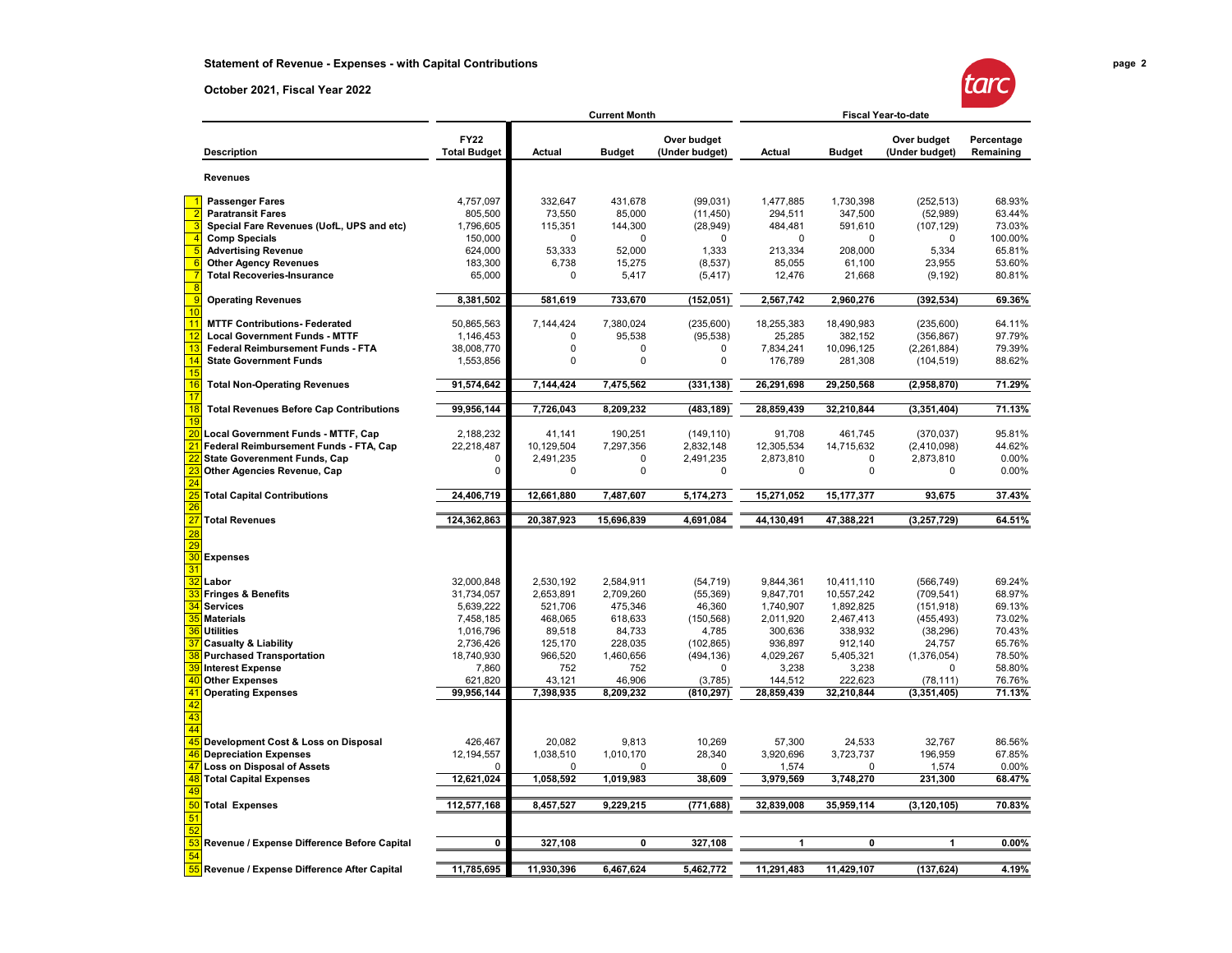#### **Total Labor**

#### **October 2021, Fiscal Year 2022**



|    |                                        |                                    |               | <b>Current Month</b> |                               | <b>Fiscal Year-to-date</b> |               |                               |                         |
|----|----------------------------------------|------------------------------------|---------------|----------------------|-------------------------------|----------------------------|---------------|-------------------------------|-------------------------|
|    | <b>Description</b>                     | <b>FY21</b><br><b>Total Budget</b> | <b>Actual</b> | <b>Budget</b>        | Over budget<br>(Under budget) | Actual                     | <b>Budget</b> | Over budget<br>(Under budget) | Percentage<br>Remaining |
|    | <b>Direct Labor</b>                    | 32,000,848                         | 2,530,192     | 2,584,911            | (54, 719)                     | 9,844,361                  | 10,411,110    | (566, 749)                    | 69.24%                  |
|    | <b>Sick Leave</b>                      | 1,651,183                          | 123,885       | 305,925              | (182,040)                     | 470,891                    | 724,825       | (253, 934)                    | 71.48%                  |
|    | Holiday                                | 1,252,323                          | 1,291         | $\mathbf{0}$         | 1,291                         | 220,635                    | 274,397       | (53, 762)                     | 82.38%                  |
|    | Vacation                               | 2,088,175                          | 229,273       | 180,768              | 48,505                        | 755,020                    | 699,265       | 55,755                        | 63.84%                  |
|    | <b>Other Paid Absences</b>             | 240,381                            | (10, 821)     | 15,812               | (26, 633)                     | 55,706                     | 62,635        | (6,929)                       | 76.83%                  |
|    | Total                                  | 37,232,910                         | 2,873,820     | 3,087,416            | (213, 596)                    | 11,346,613                 | 12, 172, 232  | (825, 619)                    | 69.53%                  |
|    | Difference compared to Budget          |                                    |               | (213, 596)           |                               |                            | (825, 619)    |                               |                         |
|    |                                        |                                    |               | <b>Current Month</b> |                               |                            |               | <b>Year to Date</b>           |                         |
|    |                                        | <b>FY21</b>                        |               |                      | Over budget                   |                            |               | Over budget                   | Percentage              |
|    | <b>Description</b>                     | <b>Total Budget</b>                | <b>Actual</b> | <b>Budget</b>        | (Under budget)                | <b>Actual</b>              | <b>Budget</b> | (Under budget)                | Remaining               |
|    | <b>FICA</b>                            | 2,848,318                          | 214,904       | 236,188              | (21, 284)                     | 848,905                    | 931,178       | (82, 273)                     | 70.20%                  |
|    | Pension                                | 10,262,221                         | 717,196       | 897,847              | (180, 651)                    | 2,987,399                  | 3,418,062     | (430, 663)                    | 70.89%                  |
|    | <b>Hospital Medical &amp; Surgical</b> | 10,509,847                         | 758,300       | 847,662              | (89, 362)                     | 3,109,149                  | 3,390,648     | (281, 499)                    | 70.42%                  |
|    | <b>Vision Care Insurance</b>           | 101,537                            | (305)         | 8,468                | (8,773)                       | 17,767                     | 33,872        | (16, 105)                     | 82.50%                  |
|    | <b>Dental Plans</b>                    | 353,988                            | 21,305        | 29,499               | (8, 194)                      | 87,390                     | 117,996       | (30,606)                      | 75.31%                  |
|    | <b>Life Insurance</b>                  | 101,040                            | 7,220         | 8,420                | (1,200)                       | 29,158                     | 33,680        | (4,522)                       | 71.14%                  |
|    | <b>Disability Insurance</b>            | 155,544                            | 10,255        | 12,962               | (2,707)                       | 41,587                     | 51,848        | (10, 261)                     | 73.26%                  |
|    | <b>Kentucky Unemployment</b>           | 40,000                             | $\Omega$      | $\mathbf{0}$         | $\Omega$                      | 6,189                      | 10,000        | (3,811)                       | 84.53%                  |
|    | <b>Worker's Compensation</b>           | 1,850,000                          | 576,807       | 154,167              | 422.640                       | 1,007,593                  | 616,668       | 390,925                       | 45.54%                  |
| 19 | Uniform & Work Clothing Allowance      | 277,000                            | 4,552         | 11,333               | (6,781)                       | 209,470                    | 191,332       | 18,138                        | 24.38%                  |
|    | <b>Other Fringes</b>                   | 2,500                              | 30            | 209                  | (179)                         | 841                        | 836           | 5                             | 66.36%                  |
|    | <b>Total Fringe &amp; Benefits</b>     | 26,501,995                         | 2,310,263     | 2,206,755            | 103,508                       | 8,345,449                  | 8,796,120     | (450, 671)                    | 68.51%                  |
|    |                                        |                                    |               |                      |                               |                            |               |                               |                         |
|    | <b>Sick Leave</b>                      | 1,651,183                          | 123,885       | 305,925              | (182,040)                     | 470,891                    | 724,825       | (253, 934)                    | 71.48%                  |
|    | Holiday                                | 1,252,323                          | 1,291         | 0                    | 1,291                         | 220,635                    | 274,397       | (53, 762)                     | 82.38%                  |
|    | Vacation                               | 2,088,175                          | 229.273       | 180,768              | 48,505                        | 755.020                    | 699,265       | 55.755                        | 63.84%                  |

**Difference compared to Budget** (55,369) (709,541)

 $\frac{29}{30}$ 

 $\frac{31}{32}$ 

 **Other Paid Absences** 240,381 (10,821) 15,812 (26,633) 55,706 62,635 (6,929) 76.83% **Total Compensation Benefits 5,232,062 343,628 502,505 (158,877) 1,502,252 1,761,122 (258,870) 71.29%**

**Total 31,734,057 2,653,891 2,709,260 (55,369) 9,847,701 10,557,242 (709,541) 68.97%**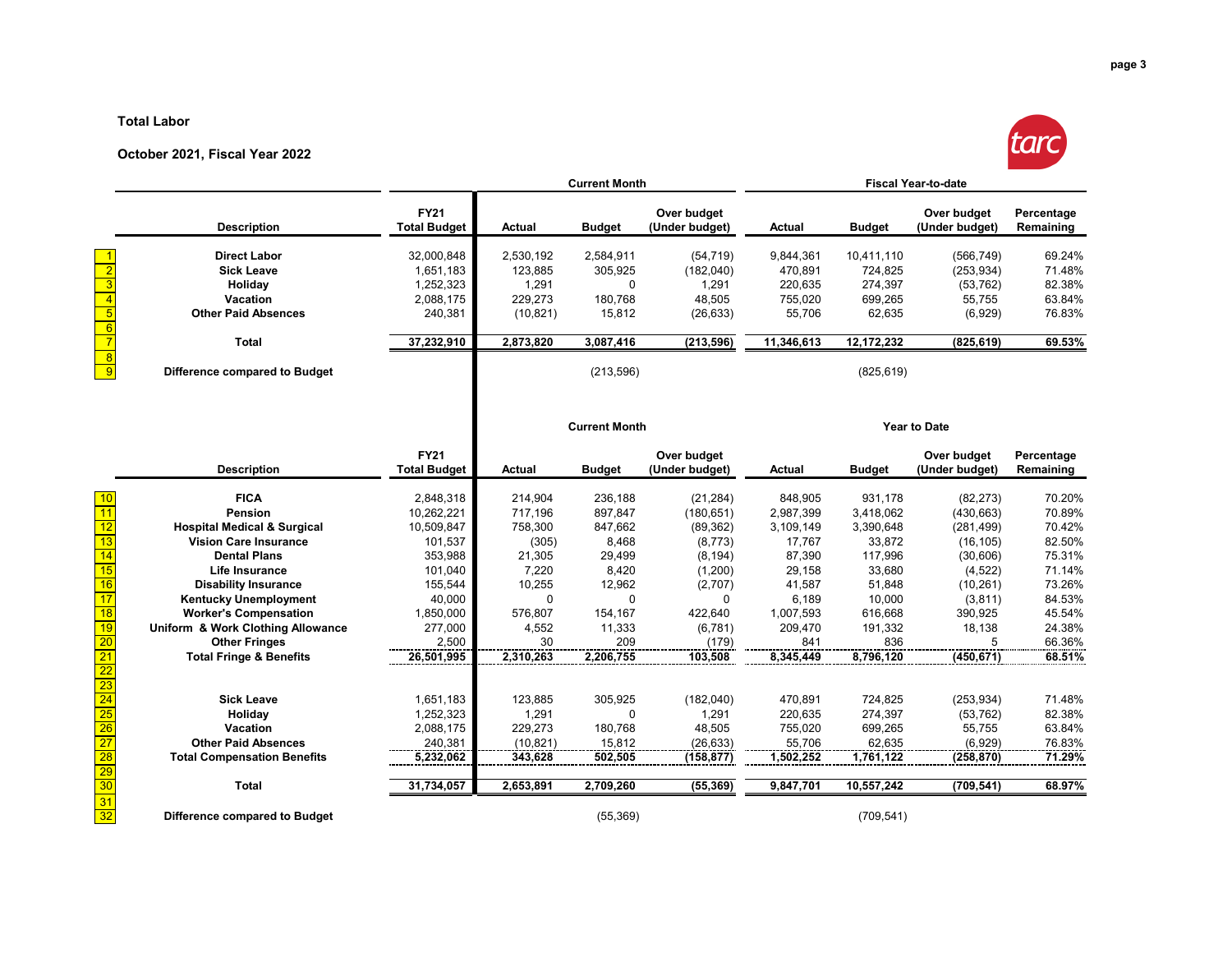#### **Balance Sheet**

#### **October 2021, Fiscal Year 2022**



| <b>Assets</b>                            | <b>FY 22</b>  | <b>FY 21</b>                      | Liabilities, Reserves & Capital         | FY 22                | <b>FY 21</b> |
|------------------------------------------|---------------|-----------------------------------|-----------------------------------------|----------------------|--------------|
| <b>Current Assets</b>                    |               |                                   | <b>Current Liabilites</b>               |                      |              |
| Cash & Cash Items                        | 3,167,208     | 1,041,352                         | Long Term Debt                          | 121,697              | 262,538      |
| Short Term Investments                   | 3,725,095     | 3,311,182                         | Short Term Debt                         | 0                    | $\Omega$     |
| <b>Accounts Recievable</b>               | 29,798,183    | 76,393,354                        | <b>Trade Payables</b>                   | 13,838,379           | 8,953,668    |
| Interest Recievable                      | 6             | 244                               | <b>Accrued Payroll Liabilities</b>      | 4,359,129            | 4,194,577    |
| Due From Grant                           | 80,000        | 80,000                            | <b>Estimated Workmans Compensation</b>  | 3,743,240            | 2,677,300    |
| <b>Materials &amp; Supplies</b>          | 2,450,064     | 1,537,279                         | <b>Accrued Tax Liabilities</b>          | $\Omega$             | $\Omega$     |
|                                          |               |                                   | Unreedemed Tickets & Tokens             | 1,599,947            | 1,940,461    |
| <b>Total Current Assets</b>              | 39,220,556    | 82,363,410                        | Reserves - Injury & Damages             | 1,708,300            | 844,000      |
|                                          |               |                                   | Due To Operations                       | 80,000               | 80,000       |
| <b>Other Assets</b>                      |               |                                   | <b>Unearned Capital Contributions</b>   | 14,829,394           | 66,715,221   |
|                                          |               |                                   | Other Current Liabilities (Health Ins.) | 1,564,683            | 147,782      |
| Prepaid Insurance & Dues & WIP           | 1,698,205     | 1,888,583                         |                                         |                      |              |
|                                          |               |                                   | <b>Total Current Liabilities</b>        | 41,844,769           | 85,815,548   |
| <b>Total Other Assets</b>                | 1,698,205     | 1,888,583                         |                                         |                      |              |
| <b>Fixed Assets</b>                      |               |                                   |                                         |                      |              |
|                                          |               |                                   | <b>Equity</b>                           |                      |              |
| Land                                     | 3,187,624     | 3,177,782                         |                                         |                      |              |
| <b>Buildings</b>                         | 49,283,698    | 49,094,438                        | <b>Retained Earnings</b>                | 11,291,483           | (4,029,860)  |
| Coaches                                  | 129,483,525   | 113,958,281                       | Prior Year Retained Earning             | 75,248,859           | 76,430,607   |
| Office Equipment                         | 10,460,957    | 10,345,708                        |                                         |                      |              |
| <b>Other Equipment</b>                   | 21,935,419    | 21,735,951                        | <b>Total Equity</b>                     | 86,540,342           | 72,400,747   |
| <b>Development Costs</b>                 | 240,988       | 33,627                            |                                         | -------------------- |              |
| Vehicle Exp - Operating                  | 1,420,405     | 1,420,405                         | <b>Total Liabilities &amp; Equity</b>   | 128,385,111          | 158,216,295  |
| Other Equipment -Operating               | 154,908       | 151,307                           |                                         | ============         | ============ |
| <b>Total Fixed Assets</b>                | 216, 167, 522 | 199,917,498                       |                                         |                      |              |
| <b>Less Accumulated Depreciation</b>     |               |                                   |                                         |                      |              |
| <b>Accumulated Depr Land</b>             | 727,975       | 694,282                           |                                         |                      |              |
| <b>Accumulated Depr Buildings</b>        | 27,628,361    | 26,112,602                        |                                         |                      |              |
| <b>Accumulated Depr Coaches</b>          | 73,322,819    | 73,243,895                        |                                         |                      |              |
| <b>Accumulated Depr Office Equipment</b> | 8,262,510     | 7,708,917                         |                                         |                      |              |
| <b>Accumulated Depr Other Equipment</b>  | 17,635,111    | 17,190,438                        |                                         |                      |              |
| <b>Accumulated Depr Development Cost</b> | 57,300        | 5,969                             |                                         |                      |              |
| Accumulated Depr Vehicle Exp - Opr       | 943,332       | 887,206                           |                                         |                      |              |
| Accumulated Depr Other Equipment Op      | 123,765       | 109,886                           |                                         |                      |              |
| <b>Total Depreciation</b>                | 128,701,173   | 125,953,196<br>------------------ |                                         |                      |              |
| <b>Net Fixed Assets</b>                  | 87,466,349    | 73,964,302                        |                                         |                      |              |
| <b>Total Assets</b>                      | 128,385,110   | 158,216,295                       |                                         |                      |              |
|                                          | ============  | ============                      |                                         |                      |              |

|            |            | <b>Current Liabilites</b>               |            |            |
|------------|------------|-----------------------------------------|------------|------------|
| 3.167.208  | 1.041.352  | Long Term Debt                          | 121.697    | 262.538    |
| 3.725.095  | 3.311.182  | Short Term Debt                         | O          |            |
| 29.798.183 | 76.393.354 | <b>Trade Payables</b>                   | 13,838,379 | 8.953.668  |
| 6          | 244        | <b>Accrued Payroll Liabilities</b>      | 4.359.129  | 4.194.577  |
| 80,000     | 80.000     | <b>Estimated Workmans Compensation</b>  | 3.743.240  | 2,677,300  |
| 2.450.064  | 1.537.279  | <b>Accrued Tax Liabilities</b>          | 0          |            |
|            |            | Unreedemed Tickets & Tokens             | 1.599.947  | 1.940.461  |
| 39,220,556 | 82.363.410 | Reserves - Injury & Damages             | 1.708.300  | 844.000    |
|            |            | Due To Operations                       | 80.000     | 80,000     |
|            |            | <b>Unearned Capital Contributions</b>   | 14.829.394 | 66.715.221 |
|            |            | Other Current Liabilities (Health Ins.) | 1.564.683  | 147.782    |
| 1,698,205  | 1,888,583  |                                         |            |            |
|            |            | <b>Total Current Liabilities</b>        | 41.844.769 | 85.815.548 |

| otal Liabilities & Equity                      | 128.385.111              | 158.216.295               |
|------------------------------------------------|--------------------------|---------------------------|
| otal Equity                                    | 86.540.342               | 72.400.747                |
| etained Earnings<br>rior Year Retained Earning | 11.291.483<br>75.248.859 | (4,029,860)<br>76.430.607 |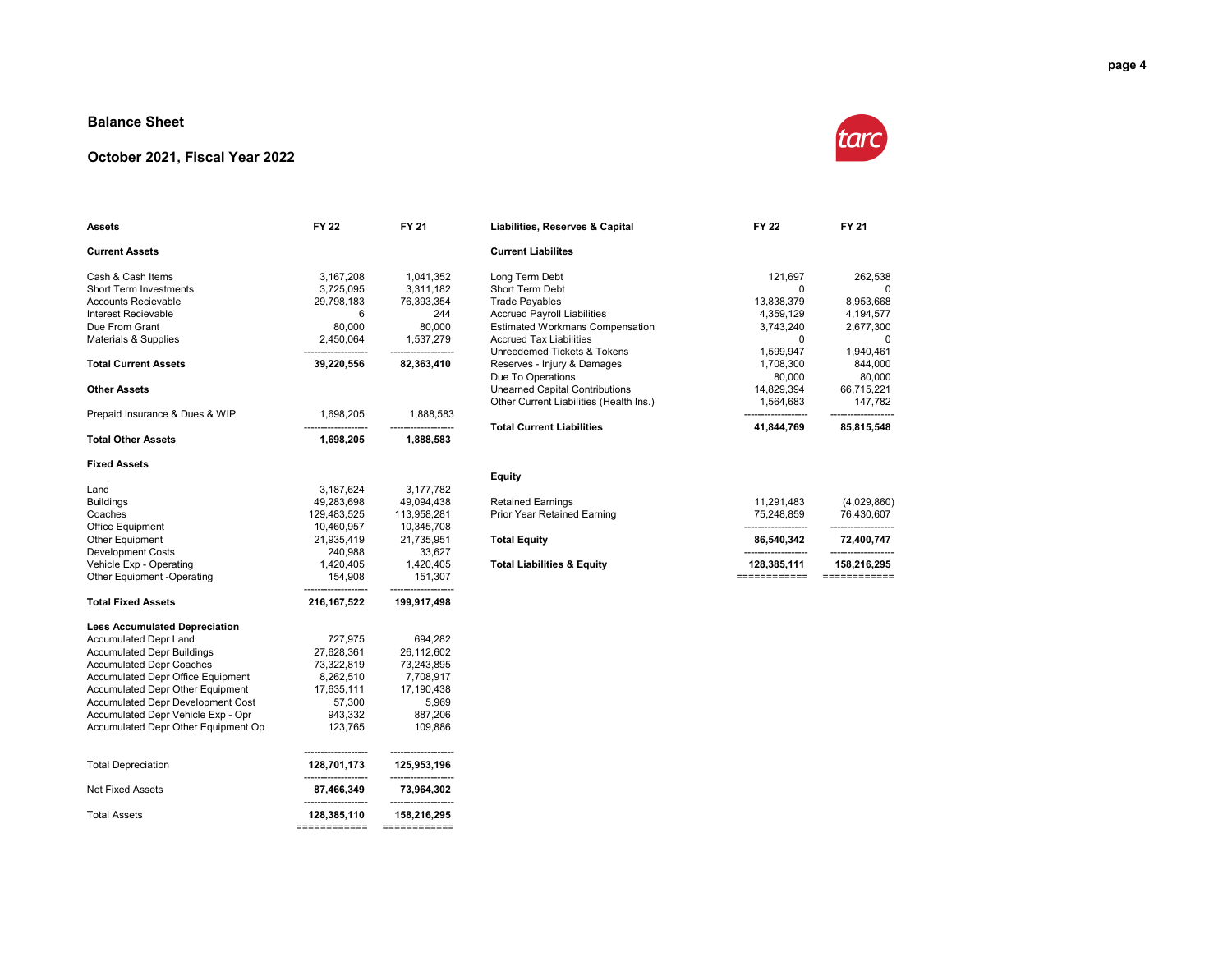

#### **October 2021, Fiscal Year 2022**





**MTTF \$7,144,424 Actual < \$7,380,024 Budget MTTF \$18,255,383 Actual < \$18,490,983 Budget**

**Federal Reimbursement Funds - FTA \$7,834,241 Actual < \$10,096,125 Budget**



#### **CM**

\* Special Fares - is under budget \$28,949 mainly due to one contract decrease

\* Federal Reimbursement Funds - FTA, Cap is over budget \$2,832,148 mainly due to timing of expenditures for bus purchases

\* State Government Funds - is over budget \$2,491,235 due to timing of expenditures for bus purchases

#### **YTD**

\* Federal Reimbursement Funds - FTA is under budget \$2,261,884 mainly due to operating expenses being under budget and this did not change compared to last month

\* Federal Reimbursement Funds - FTA, Cap is under budget \$2,410,098 mainly due to timing of expenditures for bus purchases

\* State Government Funds - is over budget \$2,873,810 due to timing of expenditures for bus purchases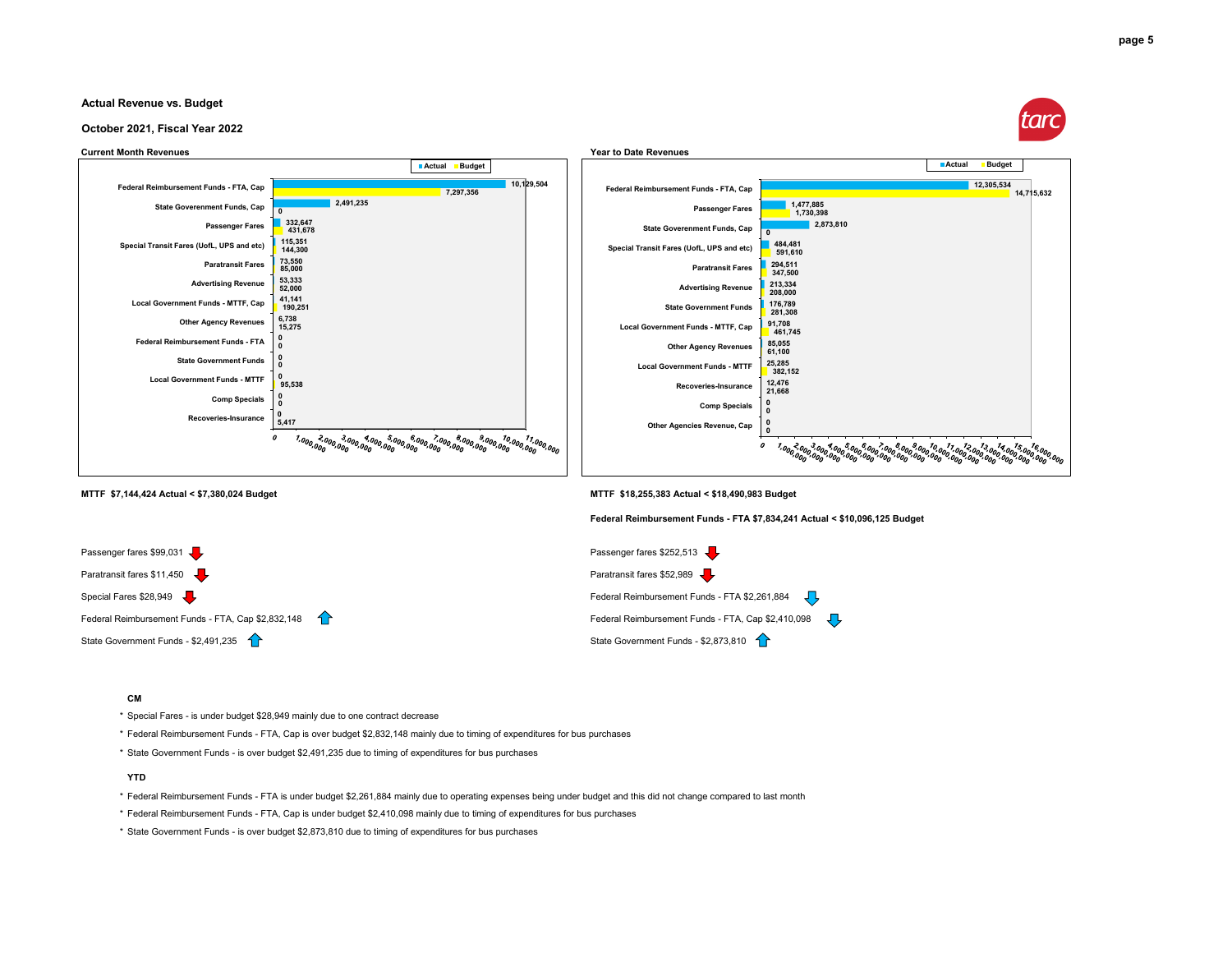#### **Actual Expenses vs. Budget**



#### **October 2021, Fiscal Year 2022**



Materials \$150,568  $\sqrt{\phantom{a}}\,$ 

Casualty & Liability \$102,865 Purchased Transportation \$1,376,054 Purchased Transportation \$1,376,054 Purchased Transportation \$494,136  $\blacktriangledown$ 

#### **CM**

- \* Fringe & Benefits are under budget \$55,369 mainly due to Pension, Medical and Sick leave offset by Worker's Compensation being over \$422,640
- \* Materials are under budget \$150,568 mainly due to diesel fuel and Maintenance materials and supplies
- \* Casualty & Liability is under budget \$102,865 mainly due to 6 claims settled for less than reserve amount set
- \* Purchased Transportation is under budget \$494,136 mainly due to revenue hours and penalties

#### **YTD**

- \* Fringe & Benefits are under budget \$709,541 mainly due to FICA, Pension, Medical, Sick offsety by Worker's Compensation being over \$390,925
- \* Materials are under budget \$455,493 mainly due to diesel fuel and Maintenance materials and supplies
- \* Purchased Transportation is under budget \$1,376,054 mainly due to revenue hours and penalties
- \* Depreciation Expneses are over budget \$196,959 mainly due to timing of bus purchases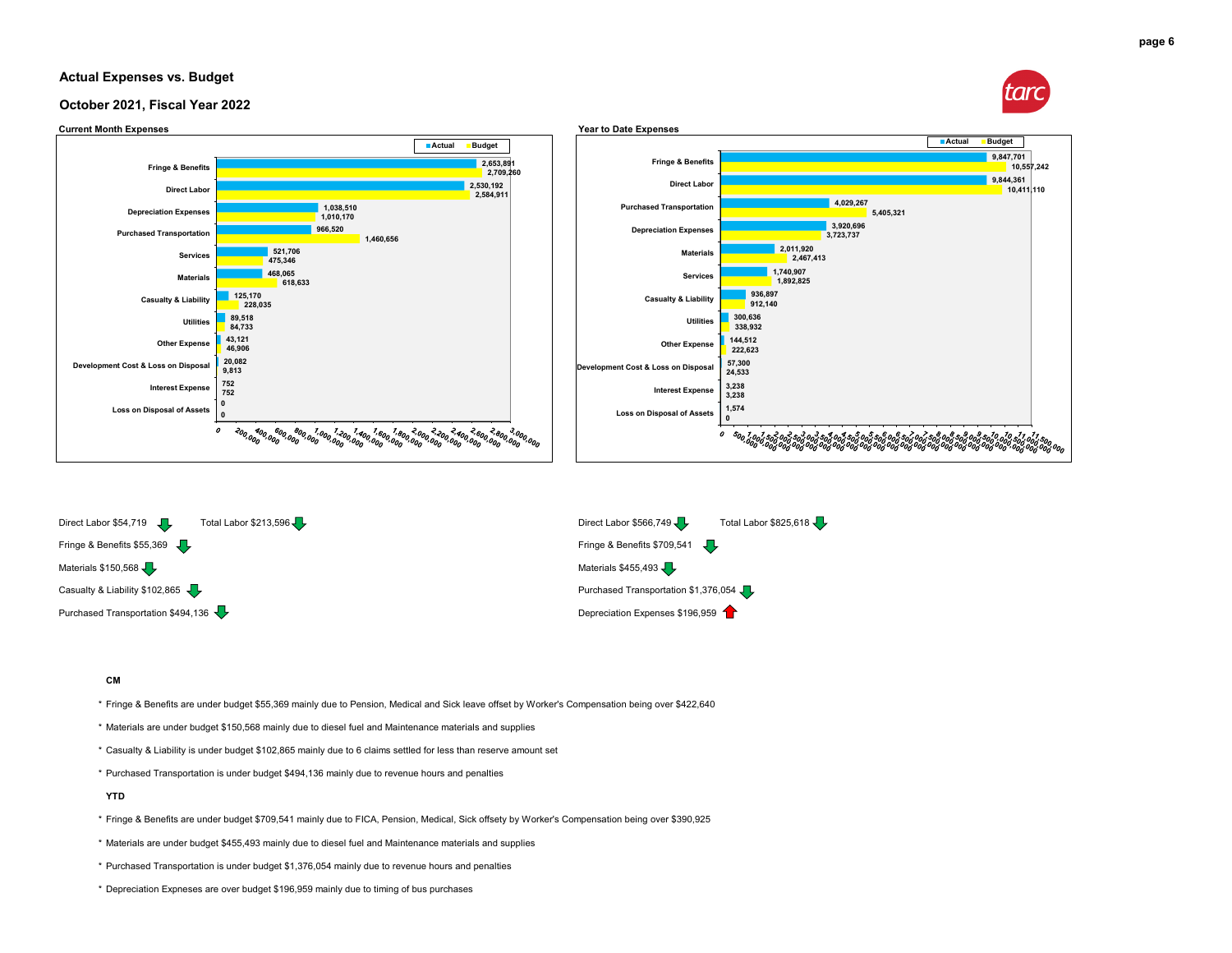### **Year to Date Summary**

### **October 2021, Fiscal Year 2022**



### **Actual Compared to Budget YTD**

|                                                                          | Good        | In the Red  |
|--------------------------------------------------------------------------|-------------|-------------|
| Total Revenues before Capital are Over/ <b>Under</b> by (pg. 2, line 18) |             | \$3,351,404 |
| Total Expenses are Over/ <b>Under</b> by (pg. 2, line 41)                | \$3,351,405 |             |
| MTTF Revenue Deposits are <b>Over</b> /Under by (pg. 8)                  | \$1,798,016 |             |
|                                                                          |             |             |
| October has a favorable balance before Capital of                        | \$5,149,421 | \$3,351,404 |

### **Actual Revenues over Expenses**

| <b>Operating Revenues</b><br><b>Operating Expenses</b> | \$2,567,742<br>\$28,859,439 |
|--------------------------------------------------------|-----------------------------|
| Net Gain/(Loss) before MTTF                            | (\$26,291,697)              |
| <b>MTTF</b> Approved Contributions                     | \$18,255,383                |
| Net Gain/(Loss) before Subsidies                       | (\$8,036,314)               |
| <b>Subsidies</b>                                       |                             |
| <b>CARES</b>                                           | \$7,733,099                 |
| CRSSAA                                                 | \$0                         |
| 5307 Federal Formula dollars to be used as (CEER)      | \$101,142                   |
| MTTF Local Share                                       | \$25,285                    |
| <b>State Contributions</b>                             | \$176.789                   |
| <b>Total Subsidies</b>                                 | \$8,036,315                 |

**Net Gain/(Loss) before Capital \$1**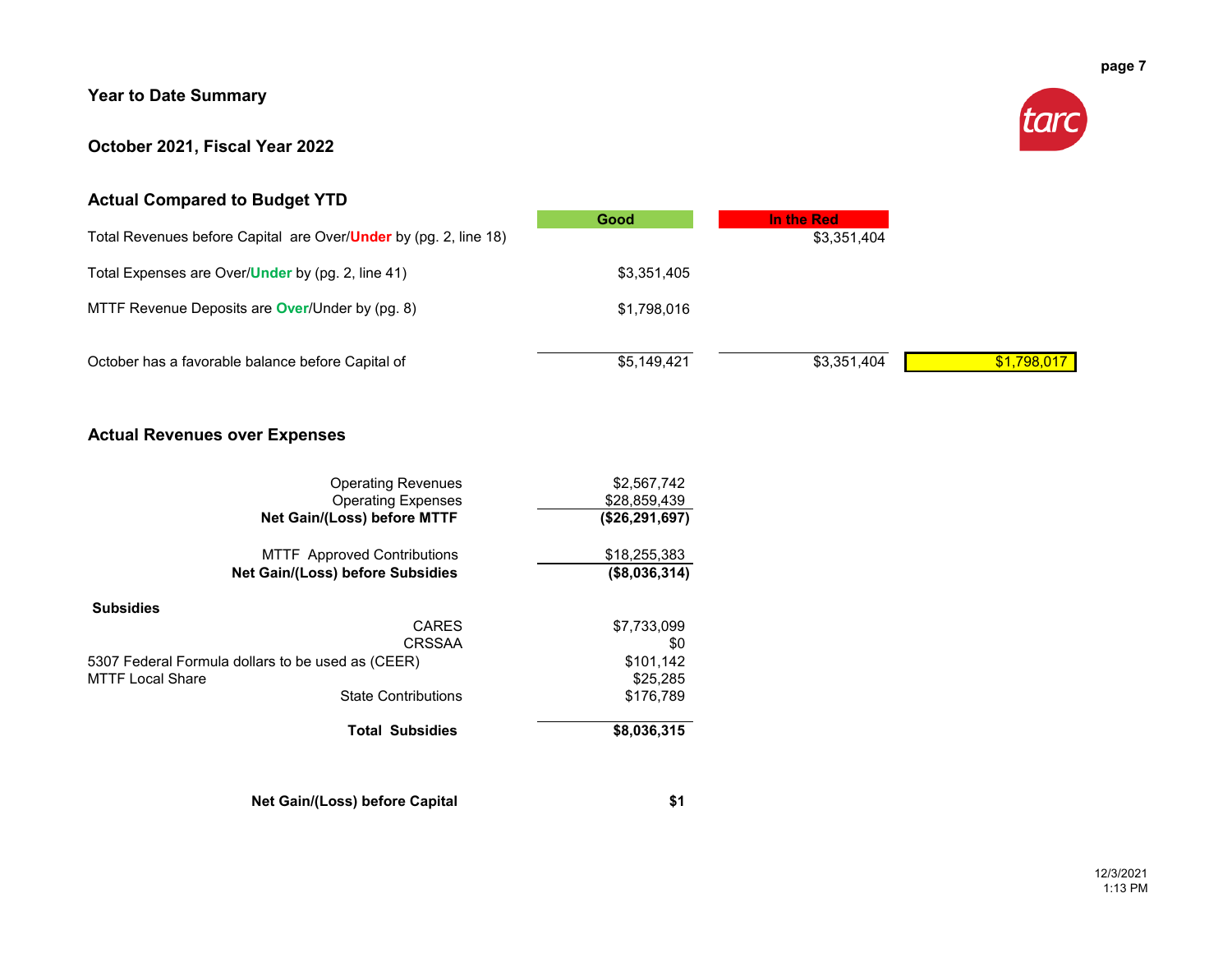#### **MassTransit Trust Fund (MTTF) Revenue Deposits**

#### **Deposit to Budget Difference FY 2022**



|           | FY 22                  | FY 22                  |                   |                  |                      |            |
|-----------|------------------------|------------------------|-------------------|------------------|----------------------|------------|
| Month     | <b>Actual Deposits</b> | <b>Budget Deposits</b> | <b>Difference</b> | <b>YTD Total</b> | <b>Current Month</b> | <b>YTD</b> |
| July      | \$4,416,524            | \$4,263,320            | \$153,204         | \$153,204        | 3.59%                |            |
| August    | \$4.516.464            | \$4.049.642            | \$466,822         | \$620.026        | 11.53%               | 7.46%      |
| September | \$5,708,766            | \$4,744,809            | \$963,957         | \$1,583,983      | 20.32%               | 12.13%     |
| October   | \$4.035.303            | \$3.821.270            | \$214,033         | \$1,798,016      | 5.60%                | 10.65%     |
| November  |                        | \$4.823.684            |                   |                  |                      |            |
| December  |                        | \$4.963.520            |                   |                  |                      |            |
| January   |                        | \$4.589.049            |                   |                  |                      |            |
| February  |                        | \$4.233.049            |                   |                  |                      |            |
| March     |                        | \$4.173.450            |                   |                  |                      |            |
| April     |                        | \$5.781.232            |                   |                  |                      |            |
| May       |                        | \$3.901.651            |                   |                  |                      |            |
| June      |                        | \$4.747.430            |                   |                  |                      |            |
|           |                        | \$0                    |                   |                  |                      |            |
| TOTAL     | \$18.677.057           | \$54.092.106           |                   |                  |                      |            |

#### **MTTF Revenue Deposits - Actuals**

| LOUISVILLE METRO REVENUE COMMISSION  |  |
|--------------------------------------|--|
| <b>TARC LICENSE FEE TRANSACTIONS</b> |  |

|                               |          | October<br>2021 |    | October<br>2020 |     | <b>YTD</b><br><b>FYE 2022</b> |   | <b>YTD</b><br><b>FYE 2021</b> |    | <b>Difference</b><br>Amount | Percent<br>Change |
|-------------------------------|----------|-----------------|----|-----------------|-----|-------------------------------|---|-------------------------------|----|-----------------------------|-------------------|
| <b>Receipts</b>               |          |                 |    |                 |     |                               |   |                               |    |                             |                   |
| <b>Employee Withholding</b>   | S        | 4.106.501       | S  | 3,942,684       | S   | 16.460.921                    |   | \$15,406,440                  | S  | 1,054,481                   | 6.84%             |
| <b>Individual Fees</b>        |          | 39              |    | 8               |     | (18)                          |   | 879                           |    | (897)                       | $-102.05%$        |
| <b>Net Profit Fees</b>        |          | (96, 298)       |    | (112, 290)      |     | 2.203.524                     |   | 3,565,332                     |    | (1.361.808)                 | $-38.20%$         |
| <b>Interest &amp; Penalty</b> |          | 79.629          |    | 42,374          |     | 265.430                       |   | 162,622                       |    | 102,808                     | 63.22%            |
| <b>Total Collections</b>      | s        | 4,089,871       | \$ | 3,872,776       | S.  | 18,929,857                    |   | \$19,135,273                  | s  | (205, 416)                  | $-1.07%$          |
| <b>Investment Income</b>      | S        | 645             | S  | 776             | S   | 2.753                         | s | 2.094                         | s  | 659                         | 31.47%            |
| <b>Total Receipts</b>         | s        | 4,090,516       | S  | 3,873,552       | s.  | 18,932,610                    |   | \$19,137,367                  | \$ | (204, 757)                  | $-1.07%$          |
| <b>Disbursements</b>          |          |                 |    |                 |     |                               |   |                               |    |                             |                   |
| <b>Collection Fee</b>         | s        | 55,213          | \$ | 52,282          | S   | 255,553                       | S | 258,326                       | \$ | (2, 773)                    | $-1.07%$          |
| <b>Total Disbursements</b>    | <b>S</b> | 55,213          | s  | 52,282          | s   | 255,553                       | s | 258,326                       | \$ | (2, 773)                    | $-1.07%$          |
| <b>Due Mass Transit</b>       | s        | 4,035,303       | s  | 3,821,270       | \$. | 18,677,057                    |   | \$18,879,041                  | \$ | (201, 984)                  | $-1.07%$          |
| <b>Less Previous Payments</b> |          |                 |    |                 |     | 14,641,754                    |   | 15.057.771                    |    | (416, 017)                  | $-2.76%$          |
| <b>Payable To Trust Fund</b>  |          |                 |    |                 |     | 4,035,303                     |   | 3,821,270                     | \$ | 214,033                     | 5.60%             |
|                               |          |                 |    |                 |     |                               |   |                               |    |                             |                   |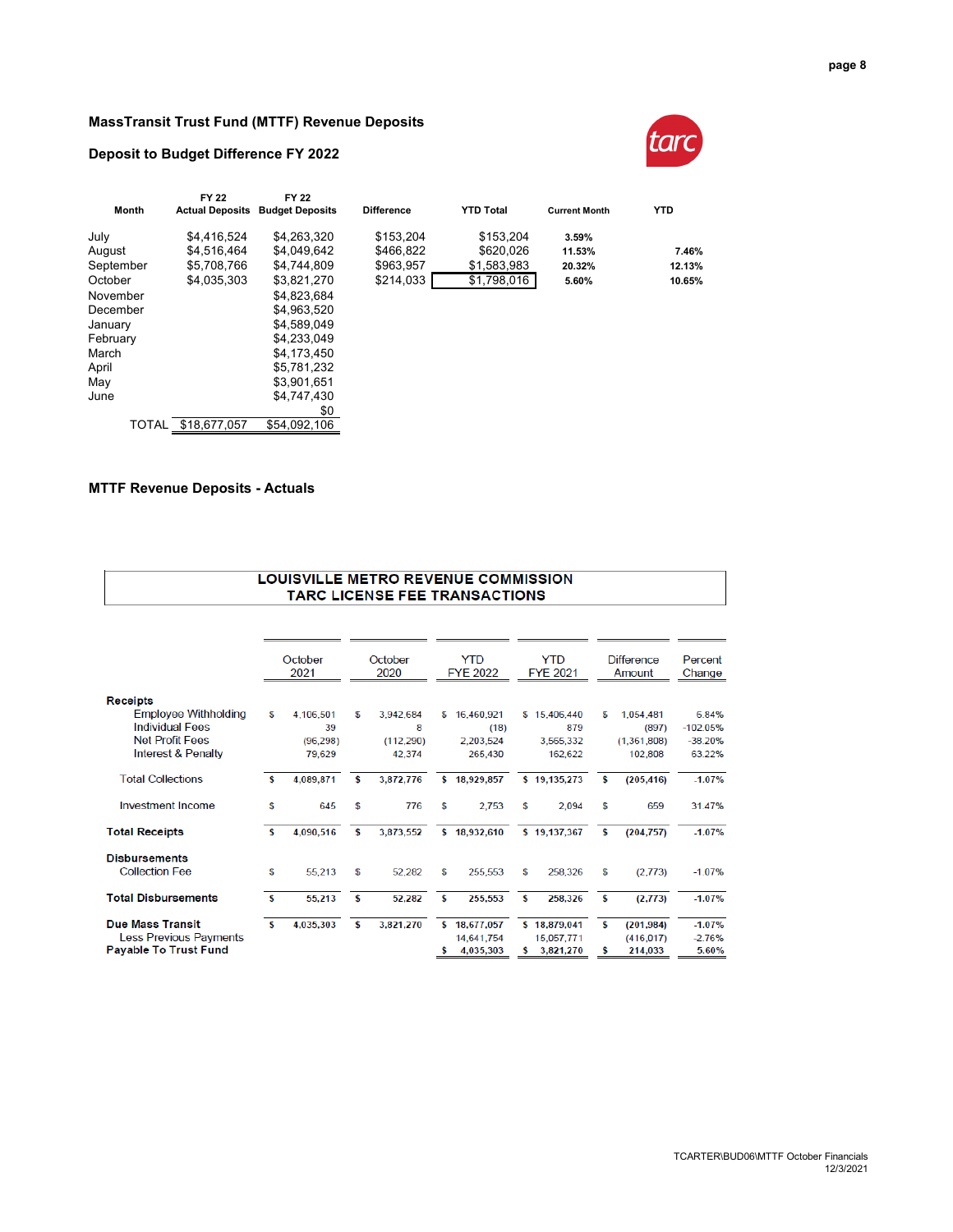

### **Reimbursement Funds Only and a One Time Funding Source for TARC**

|                 | <b>TARC</b><br><b>Share</b> | <b>Actual</b><br><b>FY 2020</b> | <b>Actual</b><br>FY 2021 | <b>Actual YTD</b><br>FY 2022 | Remaining<br><b>Balance</b> | <b>Budget YTD</b><br>FY 2022 |
|-----------------|-----------------------------|---------------------------------|--------------------------|------------------------------|-----------------------------|------------------------------|
| <b>CARES*</b>   | 41,576,008                  | 4,341,151                       | 26,847,680               | 7,733,099                    | 2,654,078                   | 13,000,563                   |
| <b>CRRSAA**</b> | 21,504,688                  |                                 |                          |                              | 21,504,688                  | 18,237,895                   |
| ARP***          | 48,587,329                  |                                 |                          |                              | 48,587,329                  | $\mathbf 0$                  |

\* KY-2020-012 was approved/Executed 5/27/2020

\*\* KY-2021-020 was approved/Executed 7/1/2021

\*\*\* Still moving through the process not approved/Executed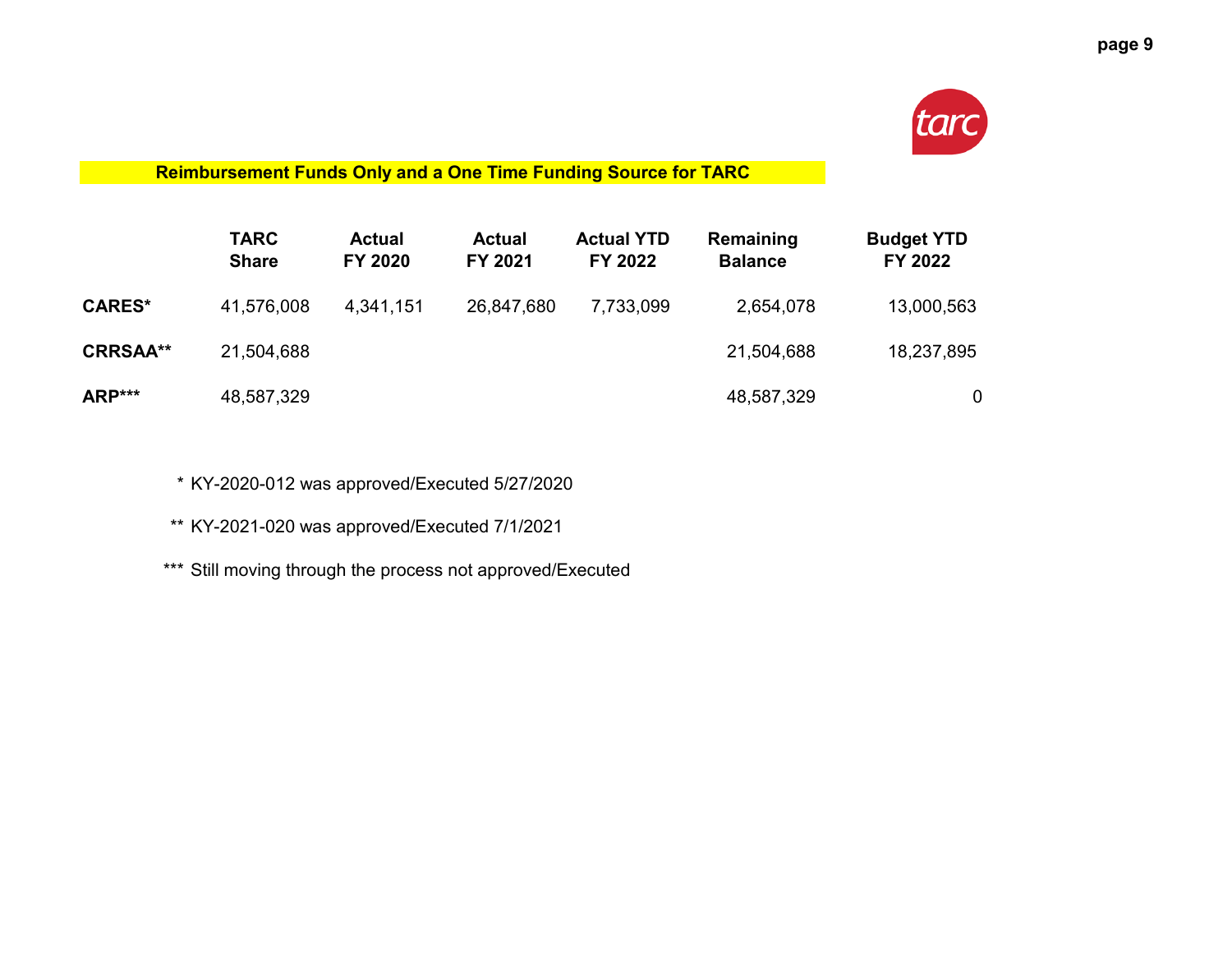

# **MEMORANDUM**

**To:** John Launius, Chair of TARC Board of Directors

**From:** Carrie Butler, Executive Director

Date: December 14, 2021

Re: Resolution 2021-51

In 2018, the Federal Transit Administration undertook a Financial Management Oversight (FMO) Review at TARC. The FMO is within FTA's purview and did not arise from a prior finding or documented issue. The FMO can be undertaken after a particular project, or to follow up on a finding, to explore an issue from a FTA Comprehensive Review or 'triennial' review, or agencies may be selected at random. In November 2020, FTA requested a follow up from the 2018 process; this FMO review concluded in September 2021.

As part of this review, the FMO found that TARC's Financial Management Policy needed to be amended to clarify job titles and responsibilities, especially those of the Chief Financial Officer (CFO) and Director of Finance. Accordingly, TARC has amended this policy to make clarifications of job titles and responsibilities; and clarified and/or modified the budget, financial and procurement processes included in the policy. The draft policy with a redline version is attached for your review.

My recommendation is that the Board adopt this Financial Management Policy via resolution so that TARC is in compliance with the recommendation of the FMO audit and our new policy reflects our current processes.

Please call me at (502) 561-5100 if you have any questions.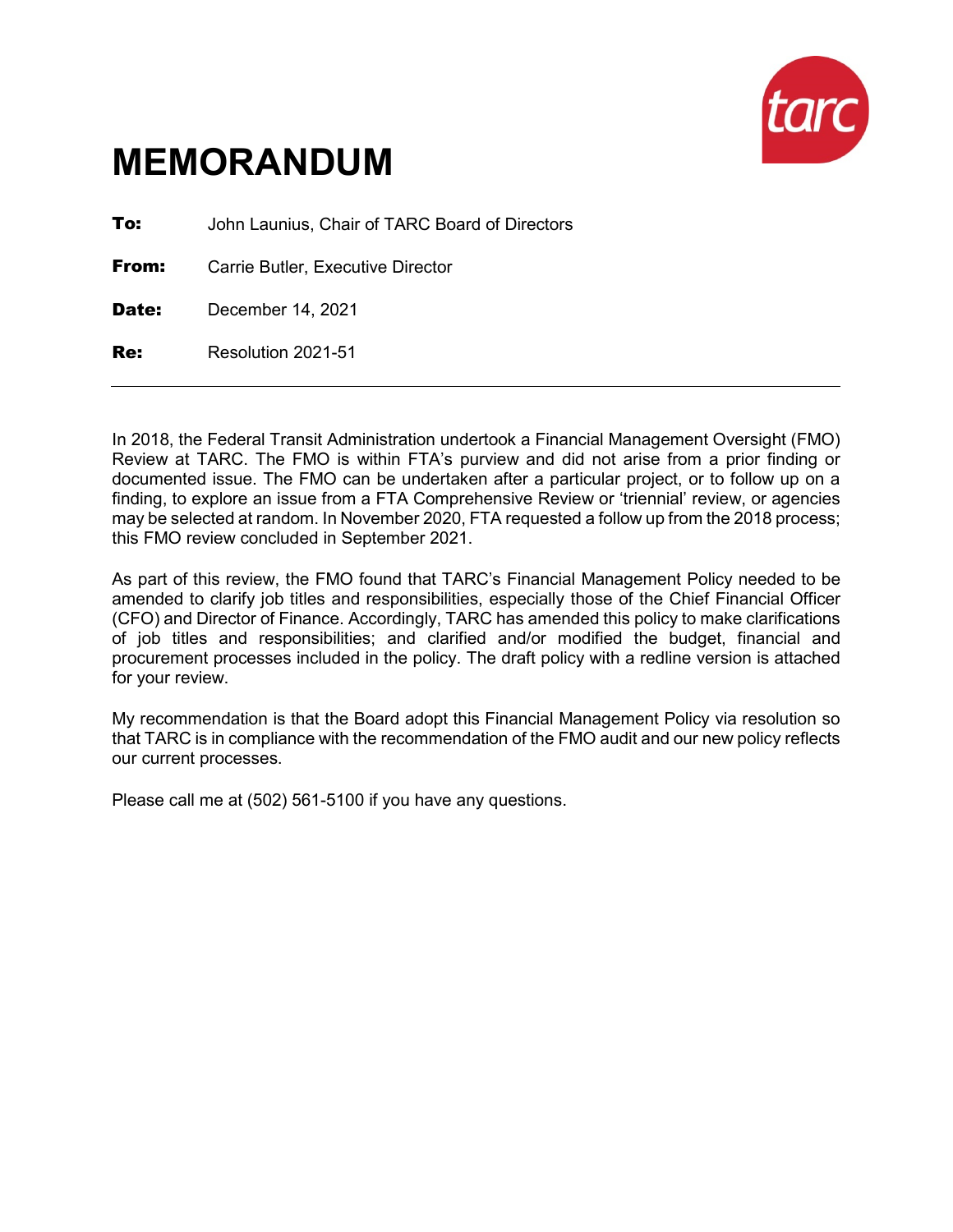

### **RESOLUTION 2021-51 Financial Management Policy**

A resolution adopting updated Financial Management Policy as recommended by the Federal Transit Administration resulting from the Financial Management Oversite Program (FMO) to clarify job titles and responsibilities and to accurately depict our current budget, financial and procurement processes;

**WHEREAS,** a follow-up FMO was conducted beginning January 2021; and

**WHEREAS,** the FMO was completed in September 2021; and

**WHEREAS,** TARC wishes to update its Financial Management Policy to clarify job titles and responsibilities, and update the processes set forth therein to reflect current practices; and

**NOW THEREFORE, BE IT RESOLVED** by the Board of Directors of the Transit Authority of River City that:

The updated Financial Management Policy is hereby adopted to make clarifications as recommended by the FMO and to reflect current budget, financial and procurement processes.

### **ADOPTED THIS 14th DAY OF DECEMBER 2021**

**John Launius, Chair of the Board of Directors**

\_\_\_\_\_\_\_\_\_\_\_\_\_\_\_\_\_\_\_\_\_\_\_ \_\_\_\_\_\_\_\_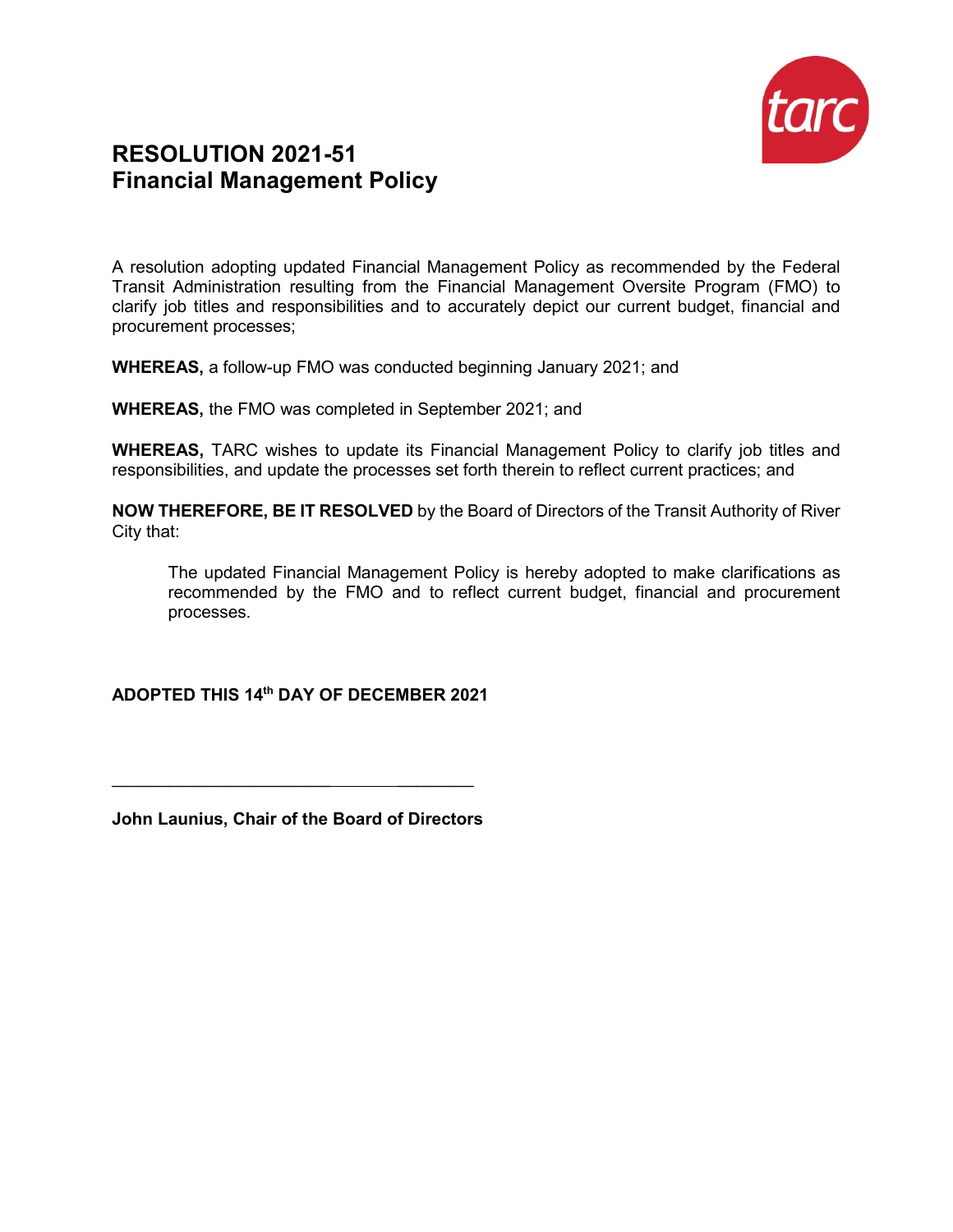

# FINANCIAL MANAGEMENT POLICY

TRANSIT AUTHORITY OF RIVER CITY

*December 2021 Original - 2018*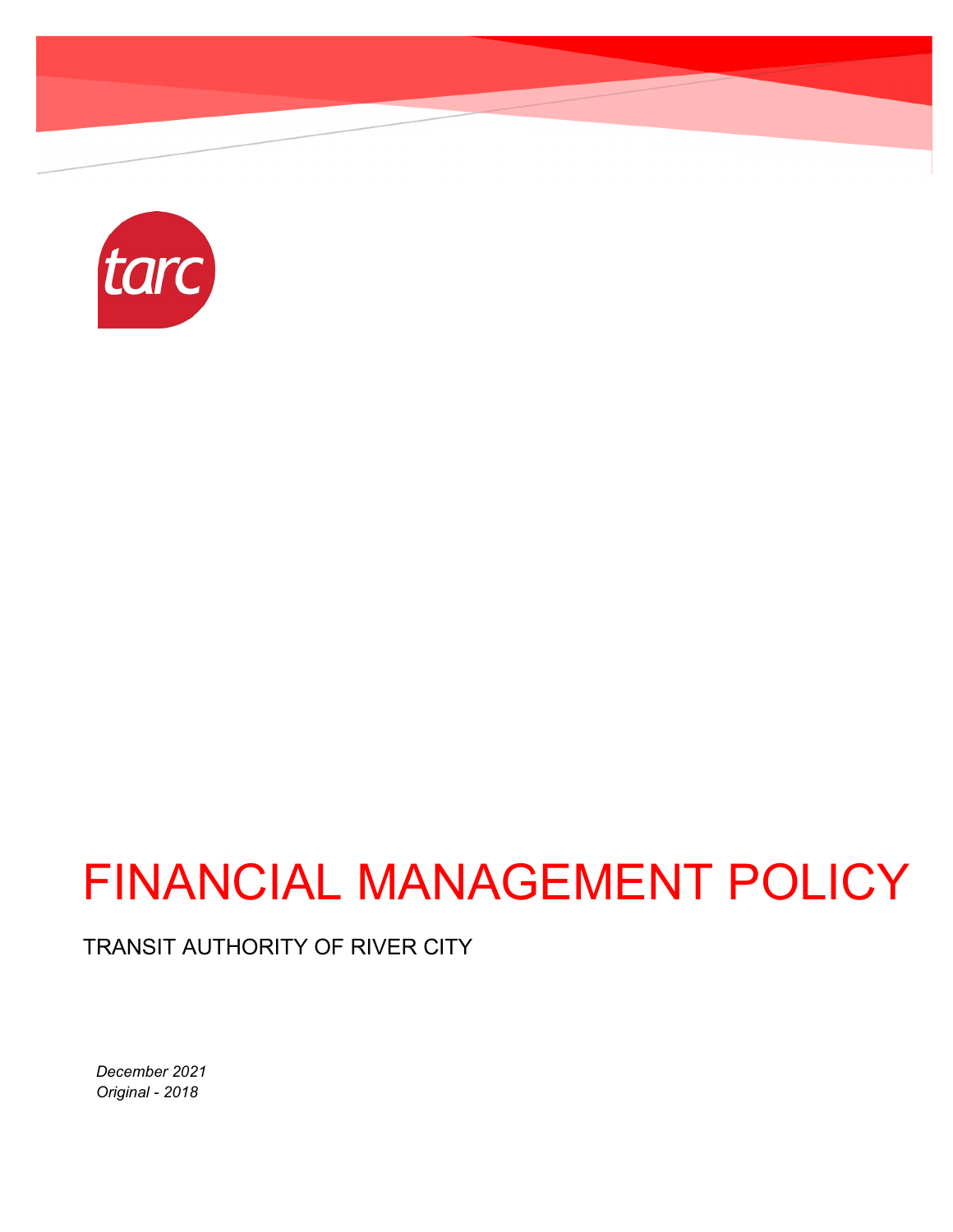

| <b>Name of Entity That</b><br><b>Drafted This Policy</b>                             | Tonya Carter, Chief Financial Officer                               |                              |  |
|--------------------------------------------------------------------------------------|---------------------------------------------------------------------|------------------------------|--|
| Signature by the<br><b>Executive Director</b>                                        | <b>Signature of Accountable Executive</b>                           | <b>Date of Signature</b>     |  |
|                                                                                      |                                                                     |                              |  |
| Approval by the<br><b>Board of Directors</b><br>or an Equivalent<br><b>Authority</b> | <b>Name of Individual/Entity That</b><br><b>Approved This Plan</b>  | Date of Approval             |  |
|                                                                                      |                                                                     |                              |  |
|                                                                                      | <b>Relevant Documentation (Title and Location)</b>                  |                              |  |
|                                                                                      |                                                                     |                              |  |
|                                                                                      |                                                                     |                              |  |
|                                                                                      | <b>Name of Individual/Entity That</b><br><b>Certified This Plan</b> | <b>Date of Certification</b> |  |
| <b>Certification of</b><br><b>Compliance</b>                                         | Pat Mulvhill, General Counsel                                       |                              |  |
|                                                                                      | <b>Relevant Documentation (Title and Location)</b>                  |                              |  |

| <b>Version Number and Updates</b> |                                         |                               |                    |  |
|-----------------------------------|-----------------------------------------|-------------------------------|--------------------|--|
| <b>Version</b><br><b>Number</b>   | <b>Section/Pages</b><br><b>Affected</b> | <b>Reason for Change</b>      | <b>Date Issued</b> |  |
|                                   |                                         | Agency Wide policy            | 2018               |  |
| $\overline{2}$                    |                                         | <b>Revision to Job Titles</b> | 2021               |  |
|                                   |                                         |                               |                    |  |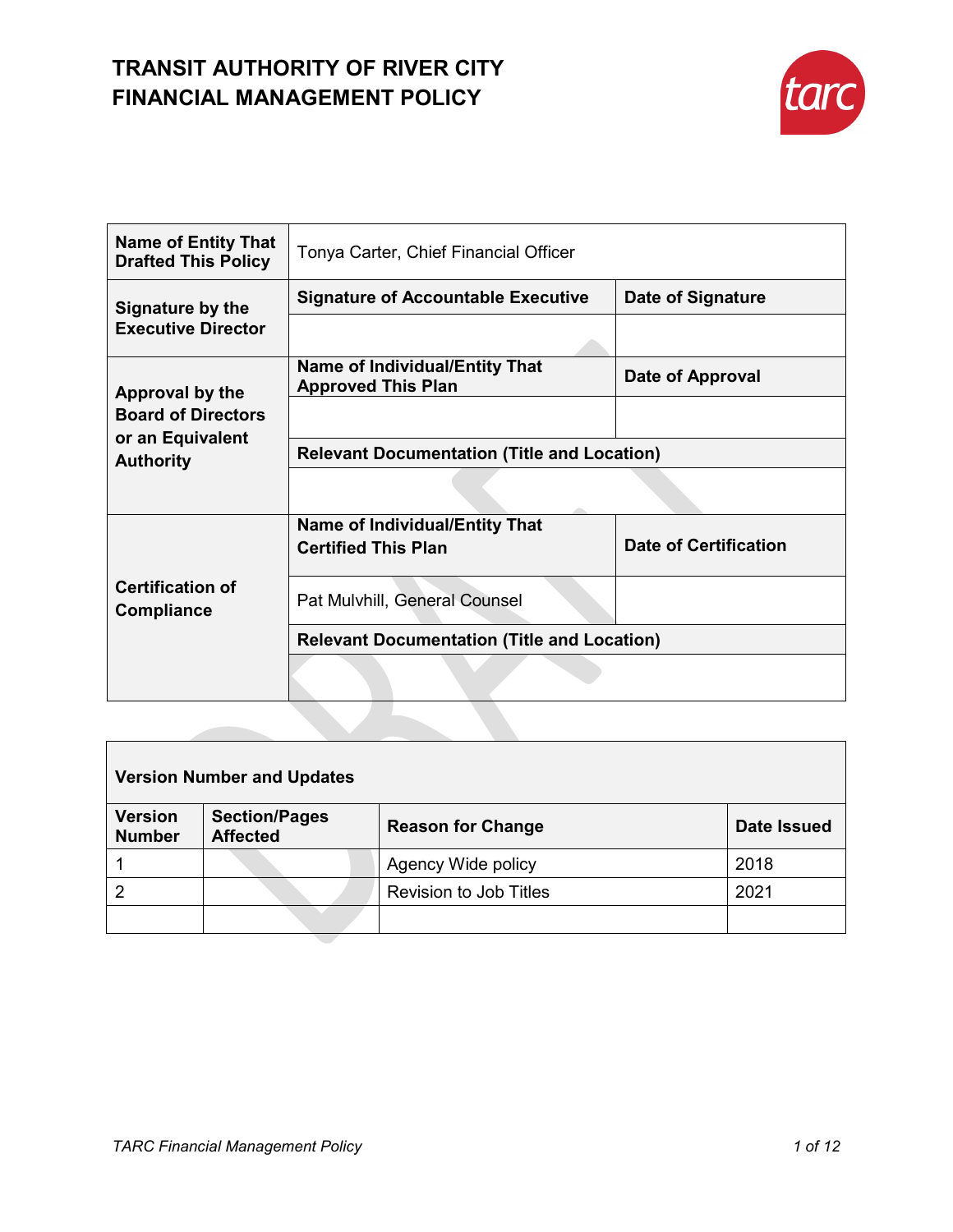

### **1.0 Purpose:**

1.1 The purpose of these policies this policy is to establish guidelines for making financial decisions, reporting the financial status of the Agency and managing the Agency's funds.

### **2.0 Scope**

- 2.1 The Chief Financial Officer (CFO) with oversight from the Executive Director/ CEO has responsibility of day-to-day operations for managing agency funds, ensuring accuracy of accounting records, internal controls, financial objectives and policies, financial statement preparation, and bank reconciliation review and approval.
- 2.2 Various accounting staff in the finance department are responsible for preparation of the chart of accounts, reporting formats, accounts payable/receivable processing, incoming cash processing, sales to corporate accounts, payroll input and payroll processing, cash receipts input, journal entries for general ledger, form 1099 reporting, sales tax reporting, National Transit Database reporting, Federal, State and Louisville/Jefferson County Metro Government (Metro Government) reporting, APTA reporting, analyzing balance sheet accounts and bank reconciliations.
- 2.3 The Board reviews finances at monthly Board meetings with the exception of year end audited financials which are presented to the Board by the current audit firm. This responsibility is shared through delegation with the Executive Director/CEO, Assistant Executive Director and the CFO.

### **3.0 Responsibility**

- 3.1 The Executive Director/CEO acts as the primary fiscal agent with the Assistant Executive Director as designated alternate, implementing all financial policies and procedures. The Executive Director/CEO with the oversight of the Board of Directors is responsible for the coordination of the following: Annual budget presentation, management of funds, selection of the outside auditors, approving revenue and expenditures objectives in accordance with the Board approved long-term plans.
- 3.2 The Chief Financial Officer is responsible for making sure the monthly financial statements are in a format approved by the Executive Director/CEO and Board. The CFO will present the financial statements monthly to the Executive Director and Assistant Executive Director for review. Once approved by the Executives, the CFO will present the monthly financial statements to the Finance Committee and Board of Directors during the monthly meeting.
- 3.3 Each Departmental Director works with the CFO on developing budgets for their department. Each department head will meet with the Executive Director/CEO, Assistant Executive Director and CFO to go over their budget. After the departmental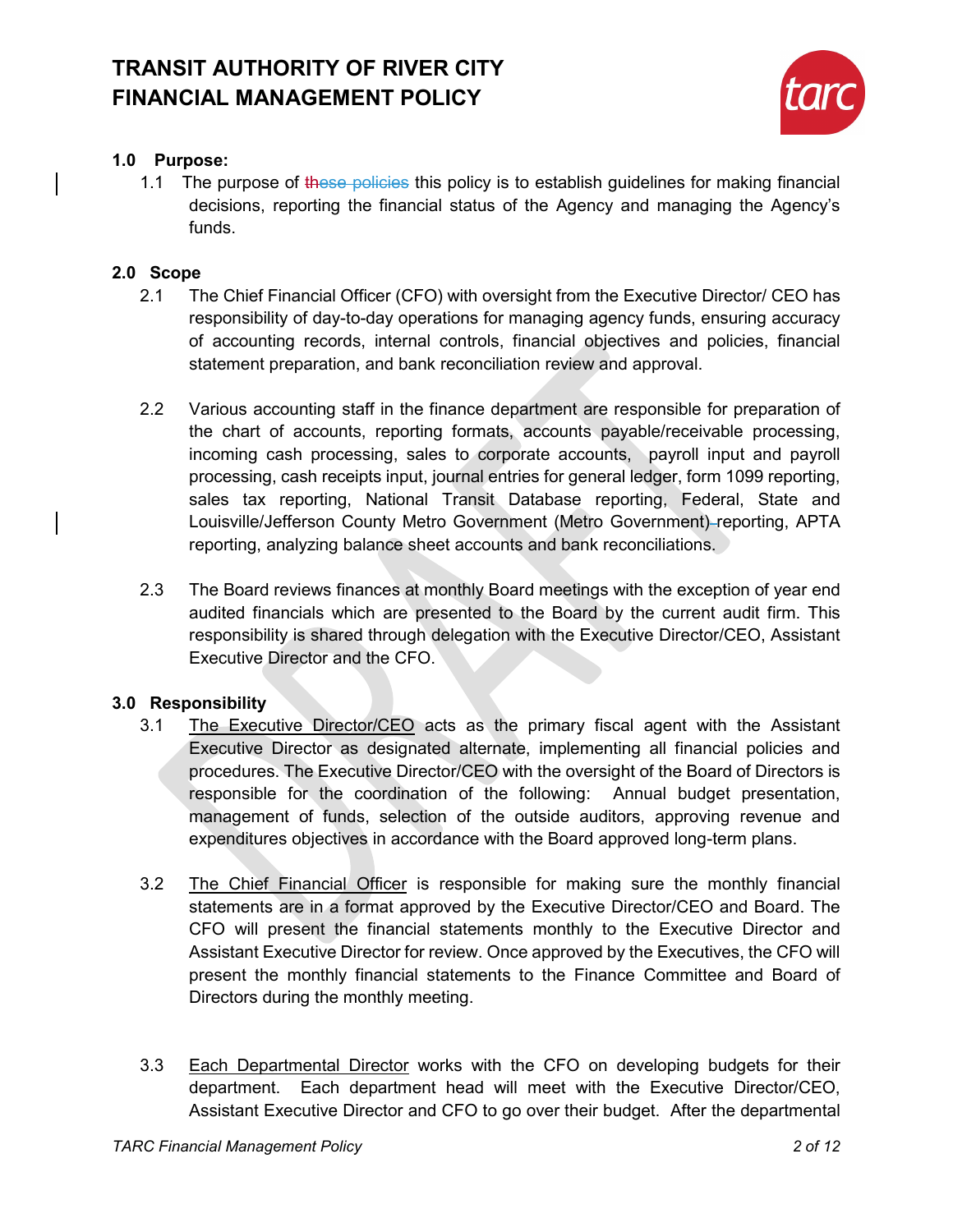

meetings the draft budget is presented to the Finance Committee of the Board (Finance Committee) and then to the entire Board at the its March Board meeting. The proposed budget is then reviewed by the Finance Committee before presentation to the full Board for its consideration and approval in April. Following Board approval, the budget is submitted to Metro Government -for its consideration and approval no later than May  $1<sup>st</sup>$ ...

- 3.4 The Board of Directors is responsible to for formulate the establishment of financial policies and for reviewing operations and activities on a periodic basis.
	- 3.4.1 Conflict of Interest: Members of the Board of Directors and the Management Team are prohibited from activities that may present conflicts of interest. Each year the Board of Directors and the Management Team must complete conflict of interest statements which are that shall be prepared and managed by the Procurement Purchasing Department. Additionally, for solicitations requiring an evaluation committee, the Procurement-Purchasing Department requires all pertinent staff to sign a conflict of interest statement that is solicitation specific.

### **4.0 Process**

### *4.1 Budget Process:*

- 4.1.1 The process starts every January with a Management Team meeting. The team is given the a budget schedule that is approved by the Executive Director/CEO. The budget schedule works backward from the deadline to have the draft approved budget-shall be prepared in order to confidently meet Metro Government's May 1<sup>st</sup> submittal deadlineto Metro Government by May 1<sup>st</sup>.
- 4.1.2 The first look draft will typically has recognize a gap between expected revenues and expenditures. and it gives the bBoard members shall have sufficient time to ask questions and discuss what the options are for to closing address the gap. After any adjustments are made During the April board meeting the Executive Director/CEO presents the final draft for approval to send to Metro Government. The executive branch of Metro Government will presents the annual budget to the legislative branch of Metro Government, Metro Council, sometime in May and the budget is adopted in then again in June. for approval of the annual budget. The The Agency's budget is presented along with rolls up into Metro's budget when presented to the Metro Council for its consideration and approval.

### *4.2 Financial Statements:*

- 4.2.1 The Agency's financial statements shall be prepared on an accrual basis in accordance with Generally Accepted Accounting Principles (GAAP).
- 4.2.2 The monthly presentation of the fFinancial statements will be presented at the monthly Finance Committee meetings and Board meetings.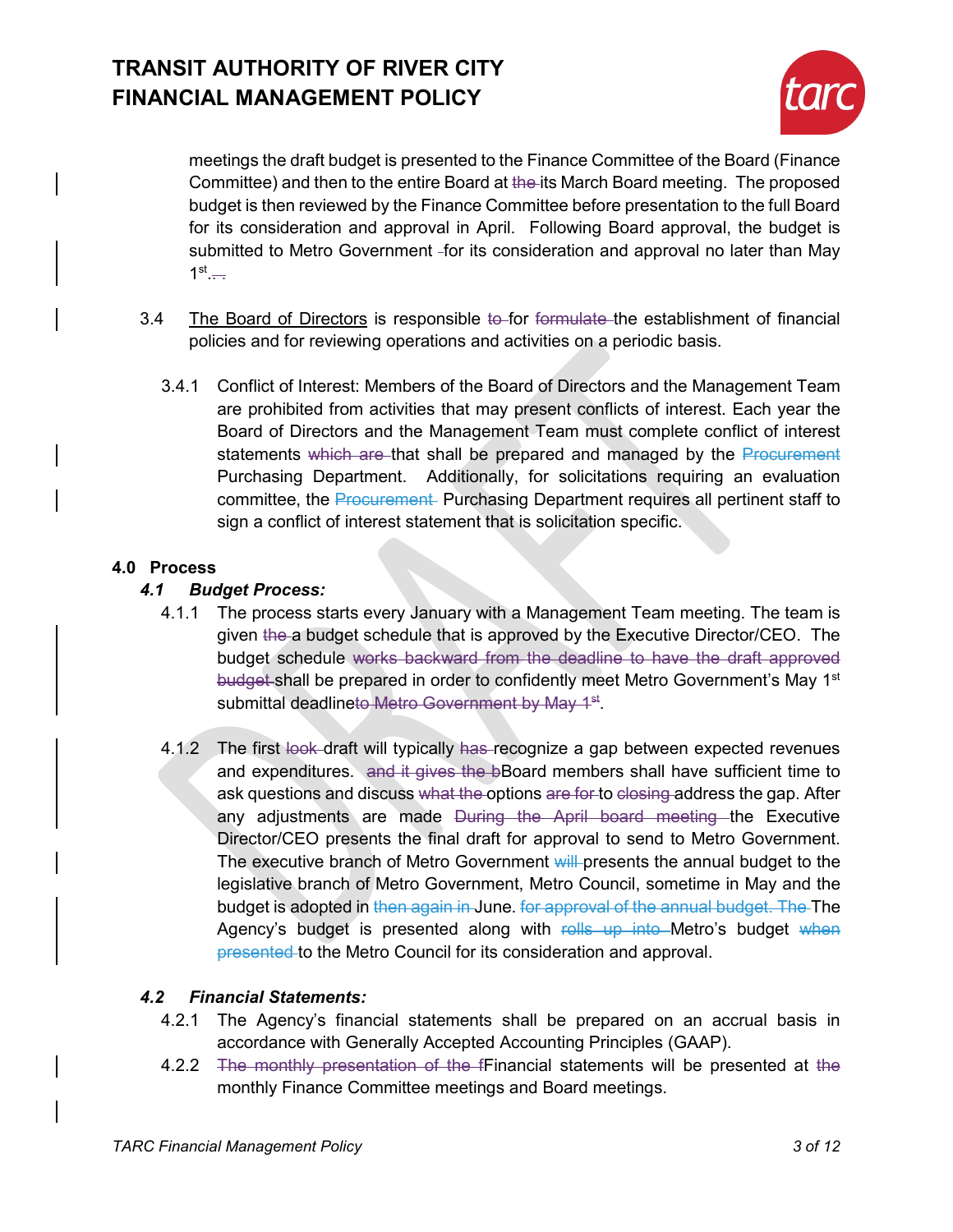

### *4.3 Mass Transit Trust Fund (MTTF):*

4.3.1 The MTTF balance must remain at a minimum of \$10 million. Board approval is required to <del>without Board approval to take bring the balance below the set</del> minimum. If the fund balance falls below this minimum, the Executives, CFO and Board shall develop a plan and budget for rebuilding the fund to the stated minimum as set forth herein.

### *4.4 Audit & Reviews:*

4.4.1 The Agency has annual aAn independent financial audits shall be done at the end of the each fiscal year, which is June 30<sup>th</sup>. The audit must be completed and submitted to Metro Government by October 1<sup>st</sup> with any additional reporting requirements. The Executive Director/CEO and CFO shall have direct responsibility in to overseeing the implementation of the Annual Financial Audit. Once completed, The the Auditors shall present the draft audited financials once completed to the Board during the a monthly Board meeting. The Board will shall approve the draft, which is then to be sent to Metro Government.

### 4.4.2 The Agency also has the following audits & reviews:

- Annual Operational Audit as mentioned above
- Annual Pension Audit
- Annual Workers Compensation Reserves Audit
- Special Purpose Government Entity (SPGE) State review
- Internal Audits
- Triannual Review (FTA) conducted every 3 years
- Financial Management Oversight review (FMO)
- Drug & Alcohol Program review (FTA)
- Office of Inspector General review (OIG)
- 4.4.3 Region four of the Federal Transit Authority and the Office of Inspector General may require a review at any time.

### *Revenue and Income Procedures:*

- 4.4.4 The Executive Director/CEO, Assistant Executive Director, Director of Grants & Capital Programs and CFO develop and propose revenue goals and objectives for the annual budget.
- 4.4.5 Revenue must be recorded in the appropriate revenue lines as presented in the annual budget and coded to the appropriate account as designated in the chart of accounts.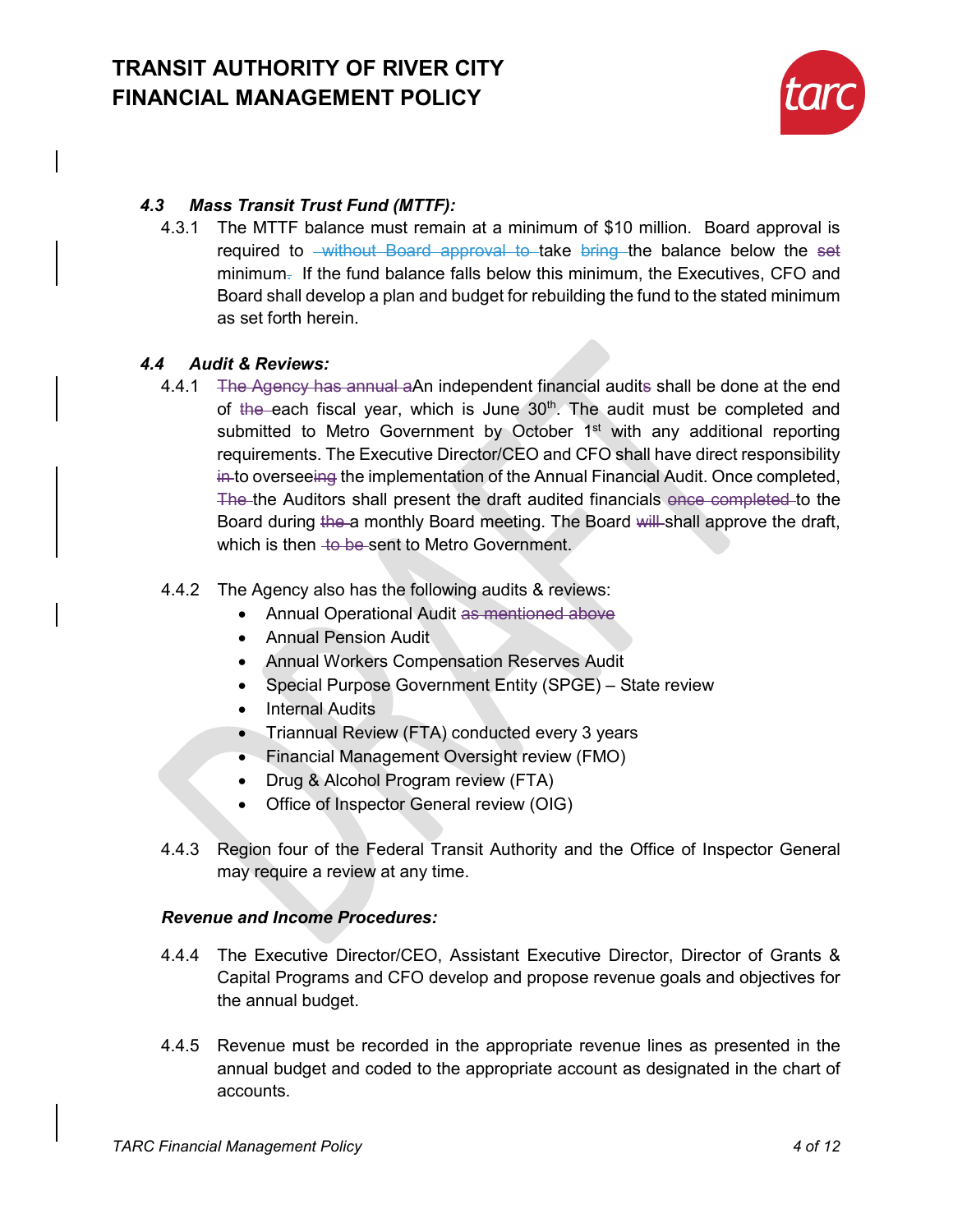

### *4.5 Recording Receipts:*

4.5.1 All incoming cash is to be placed in the safe. The Fare Media Coordinator or designee processes all deposits and forwards to the Payroll Specialist for verification and check endorsement. The in- house courier takes all deposits to the bank in a secure locked bank bag. The courier shall not for which they do not have a key to the bank bag. Only the Payroll Specialist and the bank have the key for the bank bags. Once the deposits are returned they are verified and then sent to the Staff Accountant or designee for the deposit amounts to be entered onto the cash log spreadsheet. Then the Fare Media Coordinator codes the cash logs under the correct general ledger number. At the end of the month the cash log spreadsheet is verified by the Assistant Director of Finance or designee, who records the transactions enters the entry into the general ledger to record the transactions. Entries are created from the cash log spreadsheet. All accounts receivables revenues must be entered into the accounts receivable module as cash receipts including incoming grant cashfunds.

### *4.6 Expenditures Procedures:*

- 4.6.1 In keeping with TARC's purchase order process, Aall expenditures shall be approved either by the department head, purchase order process, the Assistant Executive Director, Executive Director/CEO or the Board depending on the amount of the purchase. Please refer to the Board and FTA approved procurement manual.
- 4.6.2 All expenditures shall be coded by the account number using the chart of accounts. The Accounts Payable position maintains the accounting records containing accounts payables including check register and pay packets.
- 4.6.3 After invoices are approved, Accounts Payable or designee will process a check run at least once a week for operational expenses. All checks receive two signatures. Pay packets are matched with the checks that are then taken to the Executive Director or the designee for the first signature. The second signature must be from the Finance Department CFO or the designee in the Finance or Grants Department. and tThe check register must accompany the checks before signingpresented for signature. Once both signatures are on the checks and all checks have been accounted for they are given back to Accounts Payable to prepare for mailing. Once mailed, pay packets are filed after the checks go out in the mail. Grant checks are cut typically twice a month and follow almost the same process, except that pay packets are given back to the Accounting Manager for filing.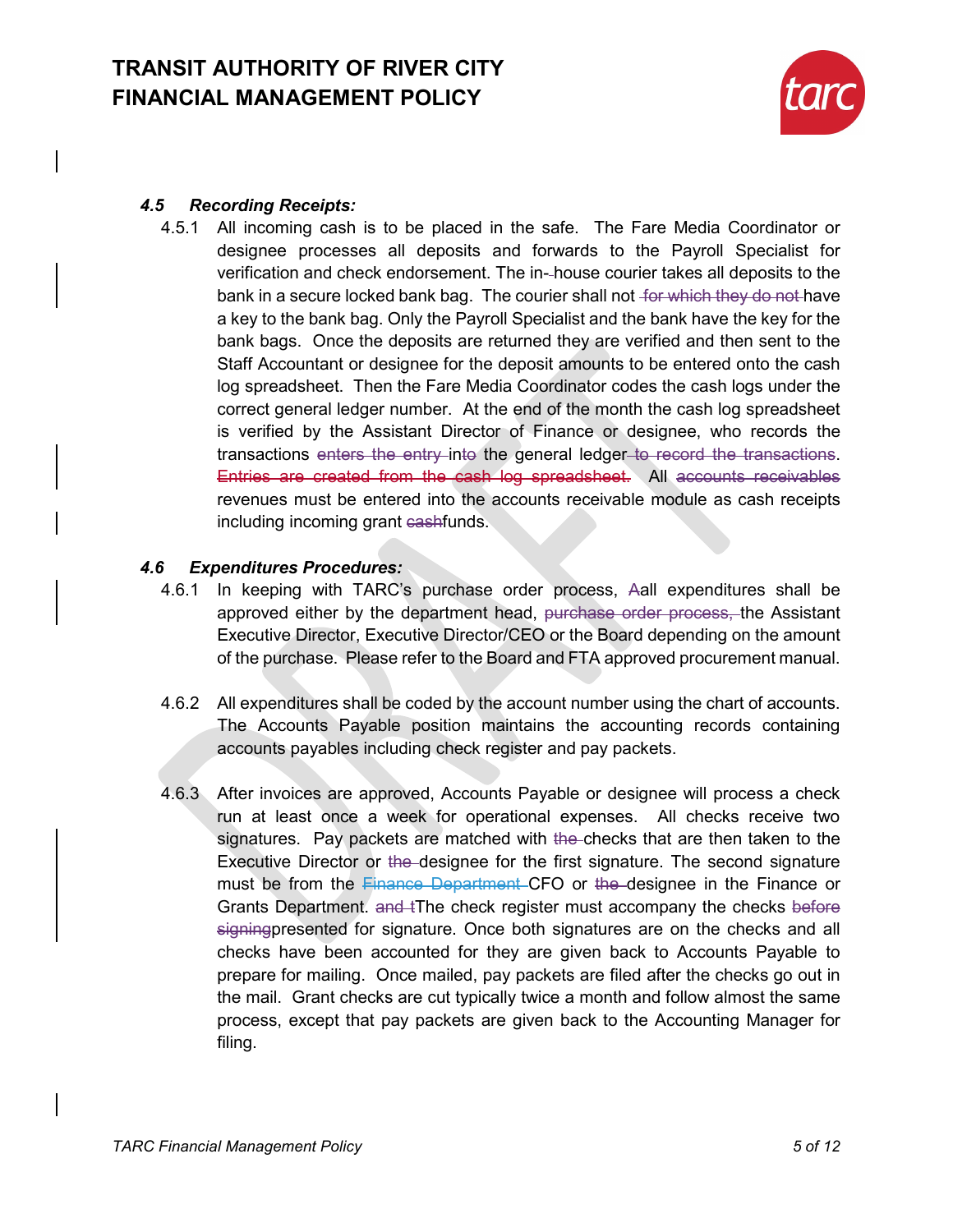

### *4.7 Signature Policy:*

4.7.1 The Executive Director/CEO signs all contracts and commitments based on the authority given-provided by the Board. Checks printed by the Agency require one signature from the Executive Office or a designee and one signature from CFO Finance Department or a designee from within the Finance Department. The Board approves all signatories on TARC bank accountants.

### *4.8 Compensation and Payroll:*

- 4.8.1 Payroll is processed weekly, and pPay day is on Thursday, although holidays may alter normal processes. There are two payroll team members; one processes Administration & Maintenance personnel; the other processes all Transportation personnel. Department Heads are responsible for approving their payroll and monitoring their expenses relative to their budget. The Payroll Team verifies and makes corrections by communicating to the Department Head or their designee before sending to ADP TARC's payroll process contractor.
- 4.8.2 Direct deposits: Wisely TARC's contractor who provide pay cards are processed and received by employees typically on Thursday unless a holiday falls on the pay day, then pay will fall on a Wednesday.
- 4.8.3 Monthly payroll expenses shall be verified against reports and reconciled with the checking account reports. Any employee withholdings withheld are paid to the proper party within the month.
- 4.8.4 The Executive Director's compensation shall be determined by the Board. The salaries of all other employees shall be determined by the Human Resource Director or Union Contract and approved by the Executive Director/CEO or Assistant Executive Director.

### *4.9 Local Travel and Expense Reimbursements:*

4.9.1 All Eemployees must abide by the Agency's Travel and Expense policy. Travel and expense reports will be submitted to Finance for review. Once all approvals are on the Approved expense reports it should shall be forwarded to the Executive Office for Executive Director/CEO signature. The Chair of the Board will approve the Executive Director/CEO and Board member expense reportss. Travel reimbursement shall not be above the IRS Guidelines.

### *4.10 Credit Card Expenditures:*

4.10.1 Credit card purchases should follow the procurement guidelines. Only Procurement Purchasing and Finance Departments have credit cards. The corporate card is Iin the CFO's name and may only be used for travel, emergency purchases and purchases that can't be purchased any other way.  $A$ <sup> $\vdash$ </sup> request form must be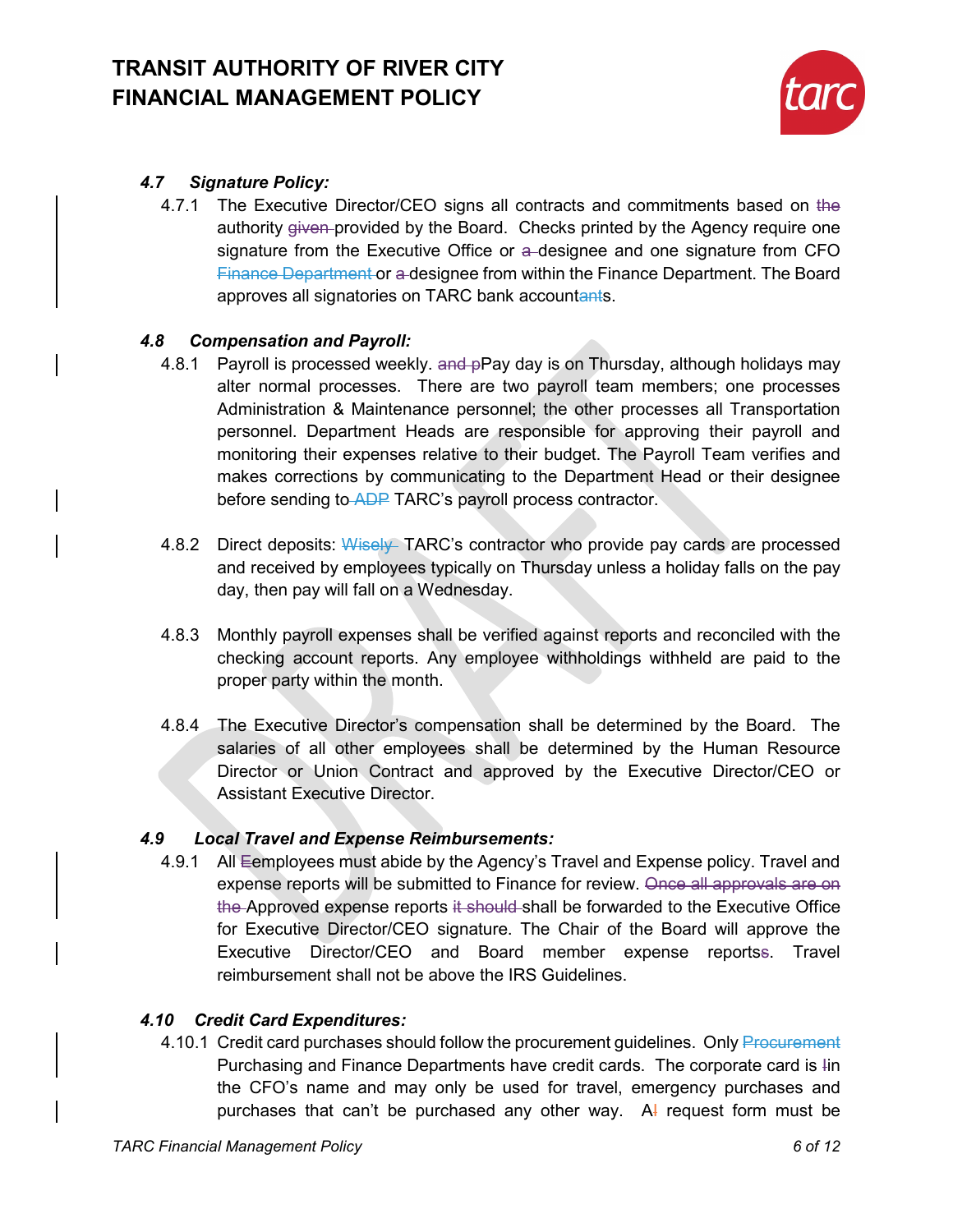

submitted and approved before the corporate card is used. Finance monitors the corporate card use and reconciles the bill. Finance has the cards connected to the tablets which are always zero and no purchases can be made on the tablets. Procurement Purchasing Department has the cards and/or account numbers to for businesses that we have accounts with. and All purchases must follow our TARC guidelines and provide receipts and/or purchase orders. for the purchases.

### *4.11 Purchases:*

4.11.1 Please refer to the Procurement Policy for thresholds for procedures and rules regarding purchases.

### *4.12 Leases and Other Contractual Agreements:*

4.12.1 Leases and other Contractual Agreements go through are managed by our TARC's Procurement Purchasing Department and follow the procedures that are in place. The Executive Director/CEO signs contracts along with the Agency's attorney. Most contractual agreements are approved by the Board during monthly Board meetings.

### *4.13 Notes, Loans, ETC:*

4.13.1 All notes, loans and other indebtedness contracted in the name of the Agency (except open accounts and all other routine banking transactions), shall require the signature of the Executive Director/CEO or CFO and Board approval.

### *4.14 Deeds, Conveyances, ETC:*

4.14.1 The Executive Director/CEO or CFO shall execute all Deeds, Conveyances, Mortgages, Leases, Contracts and other instruments in the name of the Agency. Board approval is required for any amount over \$100,000 thousand dollars.

### *4.15 Bank Accounts and Investment Accounts:*

- 4.15.1 The CFO shall maintain and oversee Bank and Investment accounts and ensure the Agency's day-to-day financial operations. Several aAccounts that TARC may be maintained by the Agency includeas follows:
	- Checking
	- Zero Balance Accounts (ZBA)
	- Money Market Accounts
	- Certificate of Deposit
	- Line of Credit
	- Brokerage Account
- 4.15.2 Accounts may vary depending on financial conditions and requirement changes. The Agency follows instruments authorized in KRS 66.480 (a)-(d) for investments. Please refer to the investment policy.

### *4.16 Checking Accounts:*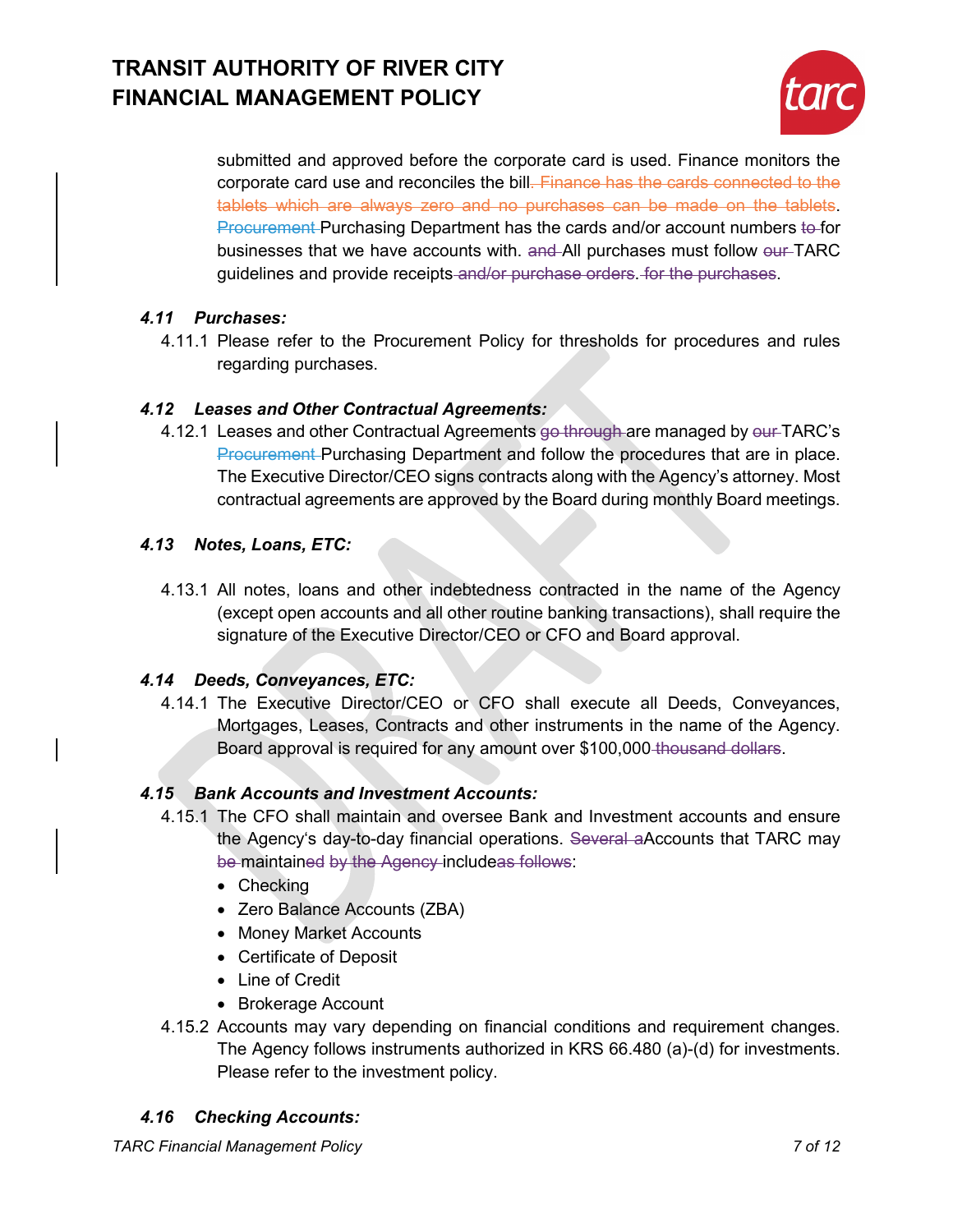

4.16.1 All checks, cash, money orders and credit card deposits are reviewed by the Finance Department and deposited in the appropriate Accounts. Monies are transferred between accounts to cover  $3<sup>rd</sup>$ -third party contractorsies that oversee worker's compensation, safety, health savings plans and the credit card processingor. Funds are also transferred between the operating and grant account through banking web portal. The CFO also authorizes funds to be transferred between accounts listed above under bank accounts.

### *4.17 Bank Reconciliations:*

4.17.1 Bank reconciliations shall be completed monthly by a Finance employee that doeswho does not have authority to input invoices and sign checks. checks and They are then approved by the CFO. Reconciliations shall be tied to the general ledger and filed in the Finance department for auditor's annual review.

### *4.18 Cash and Cash Equivalents:*

4.18.1 Cash and Cash Equivalents include all cash balances and highly liquid investments (including restricted investments) purchases with an original maturity of three months or less. The Agency uses a nightly sweep account for the operating account to protect the funds Funds will be protected and secure that are outside the FDIC insurance limits. Grant funds are drawn down and spent within 3 days and may not be invested.

### *4.19 Petty Cash:*

4.19.1 Petty cash fund provides a method for paying and recording out-of-pockets cash payments that are small and can't wait for purchase orders. Employees must seek reimbursement from the Finance Department. Customers who accidently put too much in the fare box must see the Cashier's office. Both TARC Customer Service Kiosks till amounts are also included in the Petty cash general ledger account.

### 4.19.2 Petty cash levels are set at the following:

- Finance Department \$500
- Union Station Kiosk **\$100**
- NIA Center Kiosk \$100
- Cashier's Office **\$50**
- TARC owned Vending machines (2) \$50

### *4.20 Investments Reports and Investment Policy:*

4.20.1 Investment reports on the daily sweeps are sent daily to the agency and reviewed and filed in the Finance Department - Collateral reports are available on the 3<sup>rd</sup> party's website. The auditors review Bbanking and investments annually to make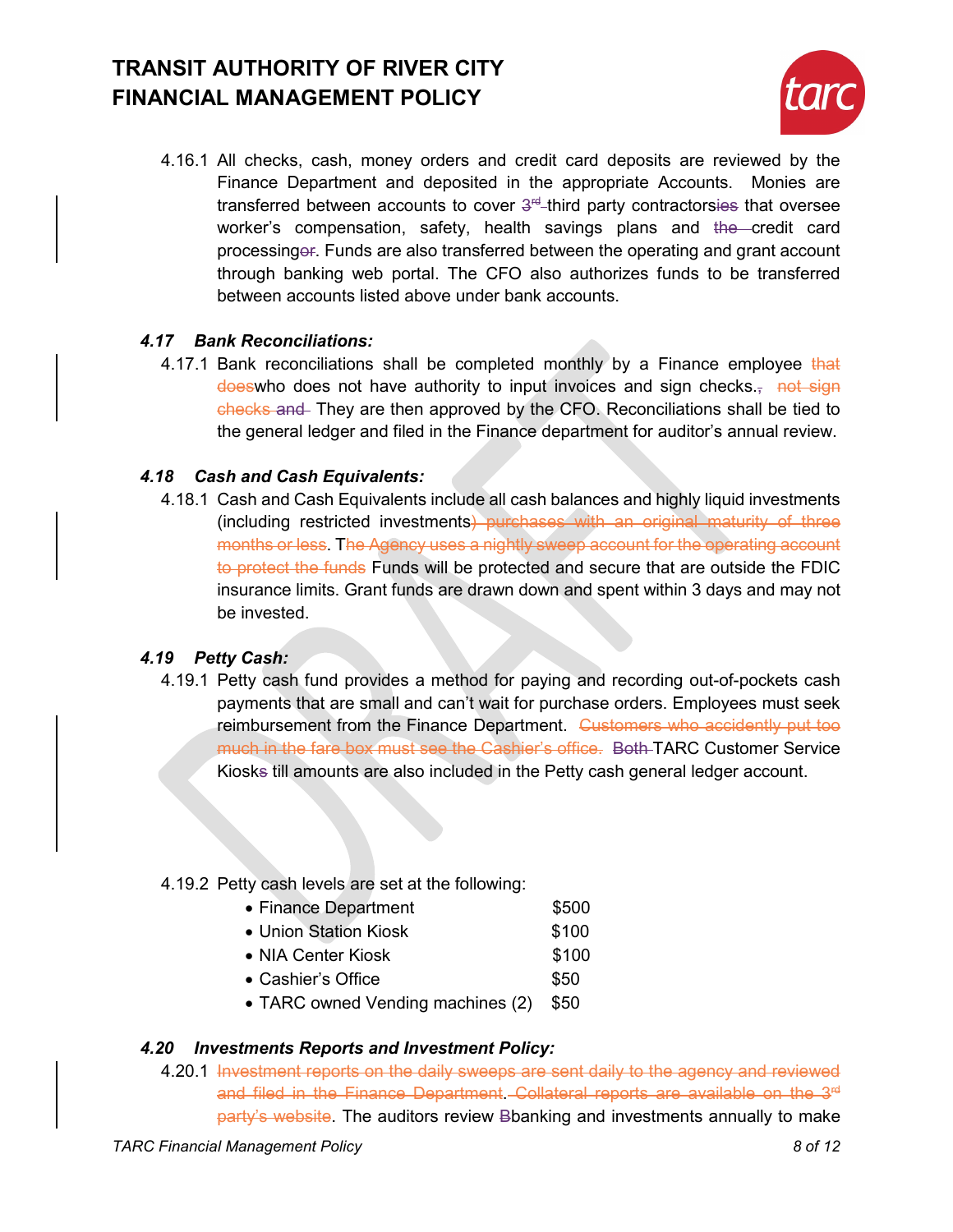

sure the funds are protected. The CFO is responsible for making sure Agency funds are protected. Please refer to the investment policy.

### *4.21 Insurances:*

- 4.21.1 Reasonable and adequate coverage will be maintained to protect the Agency's interest and its employees including the Board. The Agency has the following insurance coverages:
	- Property self-insured with the Louisville Area Government Trust
	- Liability including Cyber self-insured with the Louisville Area General Government Trust
	- Workers Compensation self-insured and managed by  $3<sup>rd</sup>$  party administrator
	- Excess Workers Compensation
	- Felonious Assault
	- Crime Coverage
	- Health
	- Life
	- Disability
- 4.21.2 Insurance policies shall be carefully reviewed by the Department heads that oversees the coverage and approved by the Executive Director/CEO.

### *4.22 Property and Equipment:*

4.22.1 Property, property improvements and equipment shall be entered into the system at the purchase price. Depreciation is computed over the estimated useful live of the assets using the straight-line depreciation. The Agency follows the Federal Transit Authority (FTA) recommended guide lines for useful life on the majority of assets. A fixed asset listing is maintained monthly along with monthly depreciation. If a fixed asset is transferred or retired; a form is sent to Finance for entries to be made. Inventories on fixed assets are done biennial.

### *4.23 Confidentiality and Records Security:*

4.23.1 Financials and payroll records are restricted materials with limited access. Only the Finance Department, Executive Office (including TARC's internal general counsel) house legal is in the Executive Office and Human Resources shall have access to financial records (vendor files, checks, journals, payroll-and-, etc.). All open records requests go through the Executive Office) or Human Resources department with assistance and review provided by the Agency's legal counsel.

### *4.24 Document Retention:*

4.24.1 The Agency's documents are retained for a period of time in following accordance with requirements for the use of Ffederal funds, and Sstate funds, and or referencing the Internal Revenue Service's recommendations on all other items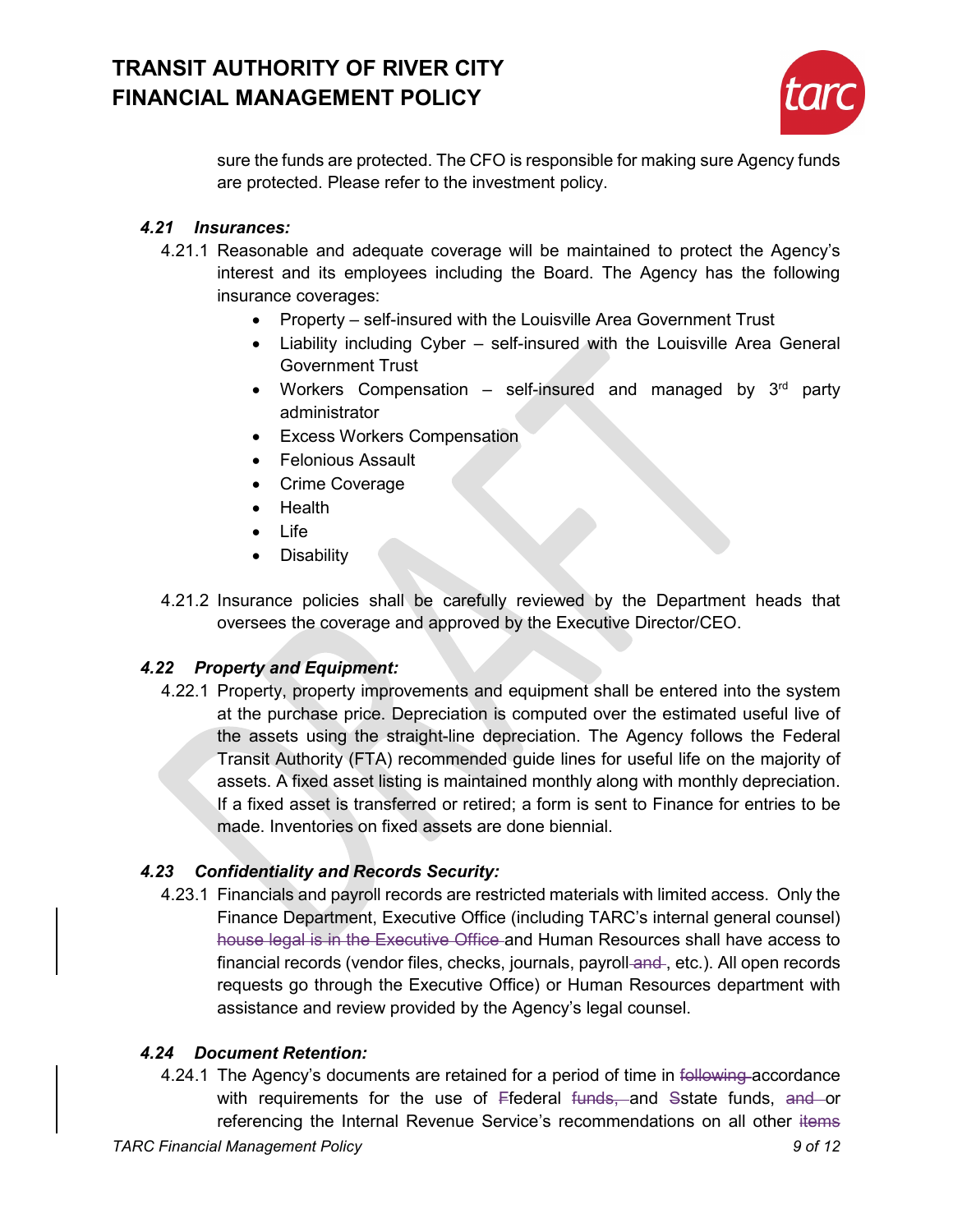

documents that do not fall into the related to other two federal or state areasgovernments. Every Each department is responsible for keeping up with the record retaining recordsentions as set out for their departments. Guidelines that are all listed out maintained on the TARC network public drive.

### *4.25 Tax Reporting:*

4.25.1 The Agency is exempt from federal and state taxes.

### **5.0 References / Related Documents**

- 5.1 2 CFR Part 200.302 (f) Financial Management
- 5.2 FTA Circular 5010.1E: Financial Management. Internal Controls
- 5.3 TARC Procurement Regulations
- 5.4 AP Accruals
- 5.5 Capital Purchases
- 5.6 Inventory
- 5.7 Financial Reporting (Closing Procedures)
- 5.8 Monthly Closing Procedures
- 5.9 Payroll
- 5.10 Revenue Receivables/Cash Receipts/Process Narrative
- 5.11 Standard Annual Inventory Procedures
- 5.12 Useful terms and Websites

### **6.0 Additional Approval**

6.1 Position: Executive Director

Position: Board Chair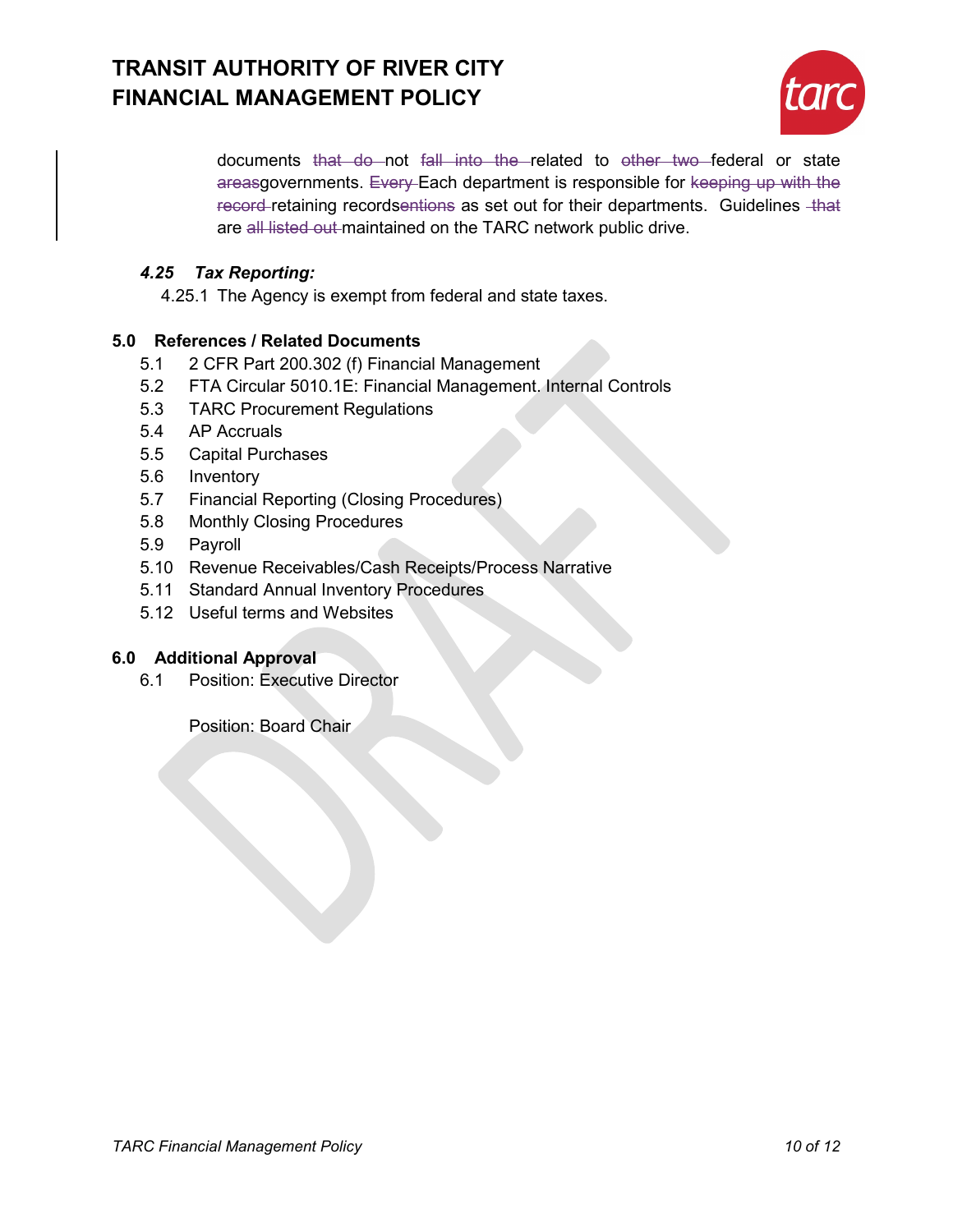

### **Acronyms and Abbreviations**

| <b>ADA</b><br><b>AED</b><br>A/I and I<br><b>ATS</b><br><b>Contractor</b><br><b>CAP</b>            | Americans with Disabilities Act<br><b>Assistant Executive Director</b><br>Accident/Incident and Investigations<br>Applicant Tracking System (automated HR system)<br>An entity that performs tasks required on behalf of TARC<br>A Corrective Action Plan is a plan that describes the actions the agency will<br>take to minimize, control, correct, or eliminate hazards, and the schedule for<br>implementing those actions.                                               |
|---------------------------------------------------------------------------------------------------|-------------------------------------------------------------------------------------------------------------------------------------------------------------------------------------------------------------------------------------------------------------------------------------------------------------------------------------------------------------------------------------------------------------------------------------------------------------------------------|
| <b>EAM</b>                                                                                        | Enterprise Asset Management is an online asset management system used<br>by all maintenance personnel for work orders, hazards, and procedures<br>related to TARC assets                                                                                                                                                                                                                                                                                                      |
| <b>FASuites</b>                                                                                   | <b>Fixed Asset database</b>                                                                                                                                                                                                                                                                                                                                                                                                                                                   |
| <b>FTA</b>                                                                                        | Federal Transit Administration, an agency within the U.S. Department of                                                                                                                                                                                                                                                                                                                                                                                                       |
| <b>KDOT/SSO</b>                                                                                   | Transportation<br>The entity designated by the State of Kentucky to implement FTA 49 CFR<br>Part 659 also known as the State Oversight Rule. The Kentucky Department<br>of Transportation (KDOT), Office of Intermodal Programs, designates the<br>State Safety Oversight Agency to oversee TARC's System Safety Program<br>Plan and Hazard Management Plan                                                                                                                   |
| Intelligent                                                                                       | Component that provides the Automatic Vehicle Locator (AVL) System                                                                                                                                                                                                                                                                                                                                                                                                            |
| <b>Transportation</b>                                                                             |                                                                                                                                                                                                                                                                                                                                                                                                                                                                               |
| System (ITS)                                                                                      | An account set up by revenue commission for the collection of occupational                                                                                                                                                                                                                                                                                                                                                                                                    |
| <b>Mass Transit</b>                                                                               | license fees/taxes on behalf of the Louisville Metro Government, the                                                                                                                                                                                                                                                                                                                                                                                                          |
| <b>Trust Fund</b>                                                                                 | Jefferson County Board of Education, and the Transportation Authority of                                                                                                                                                                                                                                                                                                                                                                                                      |
| (MTTF)                                                                                            | River City (TARC)                                                                                                                                                                                                                                                                                                                                                                                                                                                             |
| <b>New Starts</b><br><b>Project</b><br><b>NIMS</b><br><b>NTD</b><br><b>Paratransit</b><br>Program | Any fixed guideway system funded under FTA's 49 U.S.C. 5309<br>discretionary construction program<br>National Incident Management System<br><b>National Transit Database</b><br>Services offered to meet the service demands in compliance with the<br>Americans with Disabilities Act (ADA) of 1990. At TARC, the Department of<br>Paratransit operates and manages paratransit services aka (TARC3)<br>Written document developed and adopted by the oversight agency, that |
| <b>Standard</b>                                                                                   | describes the policies, objectives, responsibilities, and procedures used to<br>provide rail transit agency safety oversight                                                                                                                                                                                                                                                                                                                                                  |
| <b>TAM Plan</b>                                                                                   | Transit Assessment Asset Plan is a plan through which TARC will document<br>its' asset base, asset conditions, and State of Good Repair, asset<br>management policy, TAM goals and objectives, governance structure for<br>asset management, strategy for capital asset funding and prioritization, and<br>key priorities for asset management                                                                                                                                |

**Trapeze EAM** Fixed Asset Database